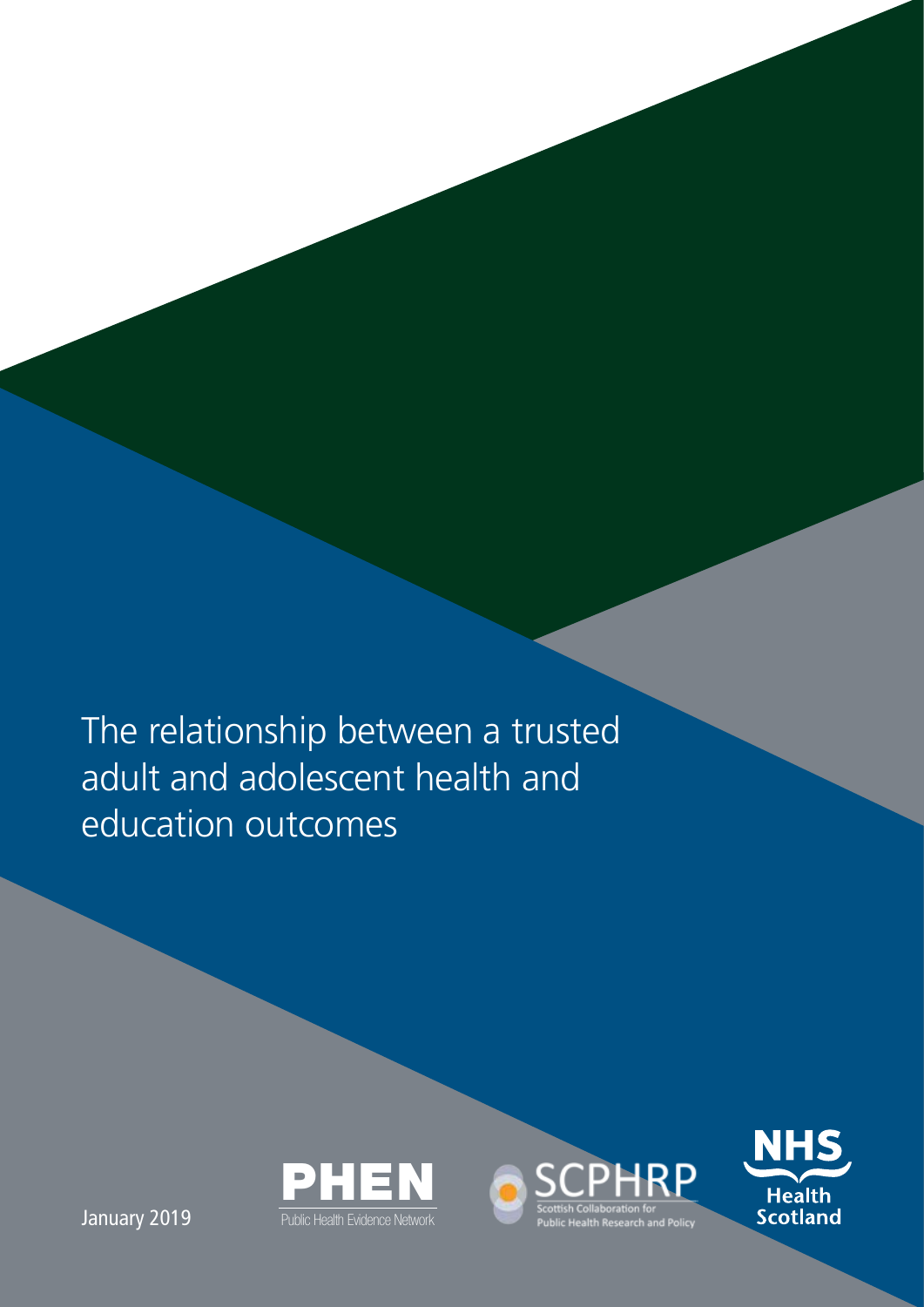This resource may also be made available on request in the following formats:



### **0131 314 5300**

 **[nhs.healthscotland-alternativeformats@nhs.net](mailto:nhs.healthscotland-alternativeformats%40nhs.net?subject=)**

Citation: Whitehead R et al. *The relationship between a trusted adult and adolescent health and education outcomes.* Edinburgh: NHS Health Scotland; 2019.

### Authors:

Dr Ross Whitehead, Public Health Intelligence Adviser, NHS Health Scotland

Dr Jan Pringle, Scottish Collaboration for Public Health Research & Policy, University of Edinburgh

Dr Eileen Scott, Principal Public Health Intelligence Adviser, NHS Health Scotland

Dona Milne FFPH, Director of Public Health, NHS Fife

Dr John McAteer, Scottish Collaboration for Public Health Research & Policy, University of Edinburgh

Published by NHS Health Scotland

1 South Gyle Crescent Edinburgh EH12 9EB

© NHS Health Scotland 2019

All rights reserved. Material contained in this publication may not be reproduced in whole or part without prior permission of NHS Health Scotland (or other copyright owners). While every effort is made to ensure that the information given here is accurate, no legal responsibility is accepted for any errors, omissions or misleading statements.

NHS Health Scotland is a WHO Collaborating Centre for Health Promotion and Public Health Development.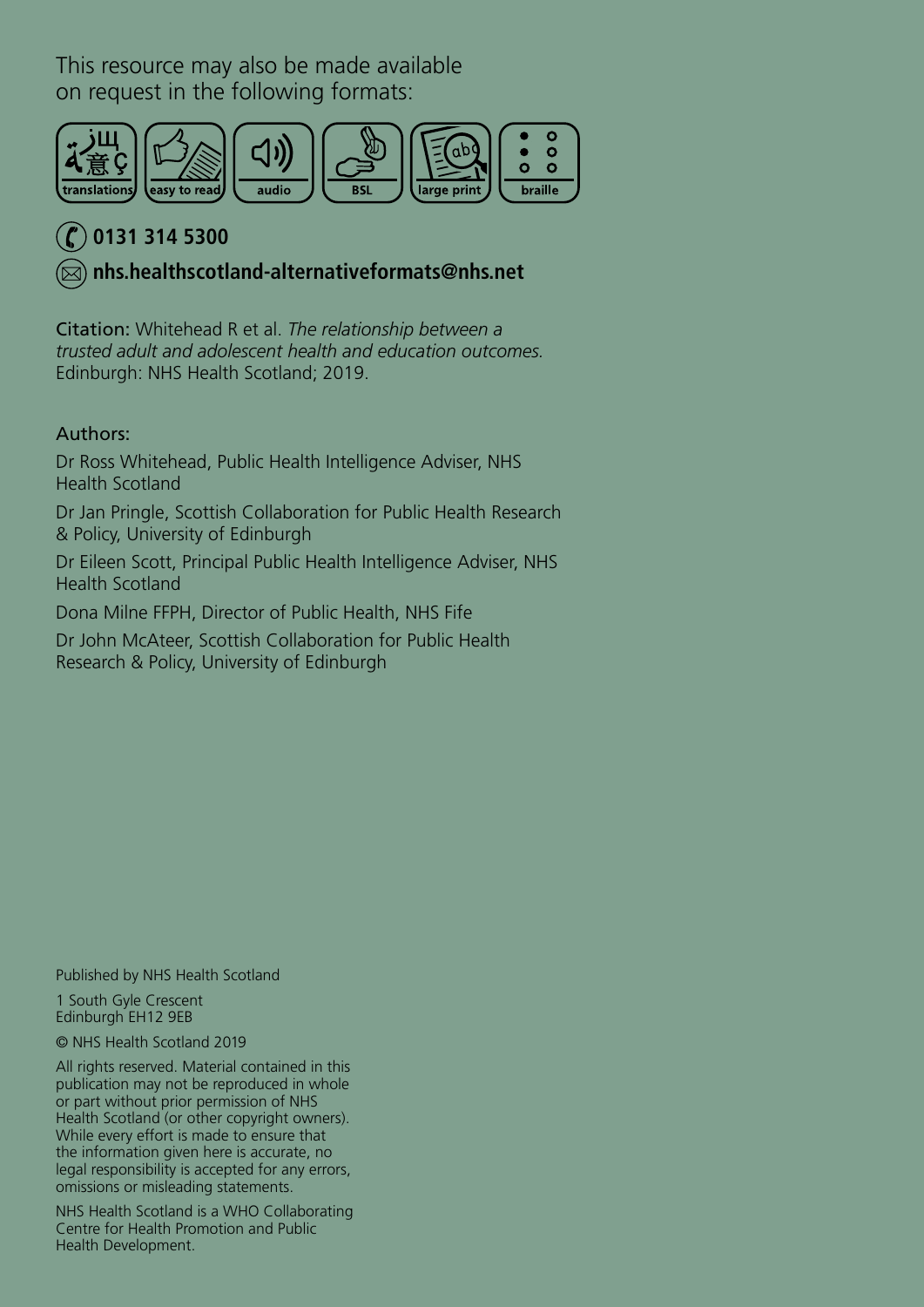# **Contents**

| Appendix 1: Methodological limitations of quantitative studies  17 |  |
|--------------------------------------------------------------------|--|
|                                                                    |  |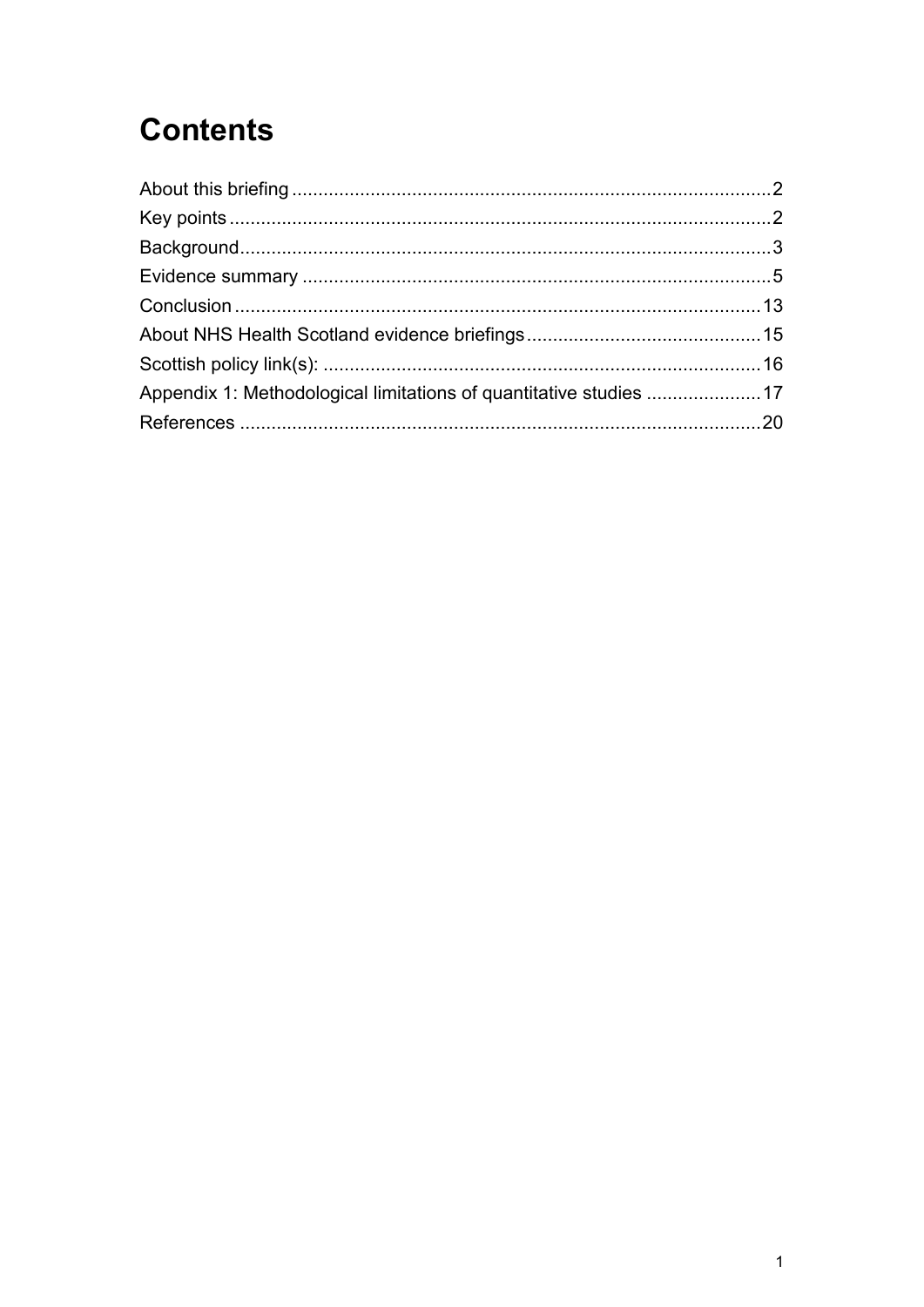# <span id="page-3-0"></span>**About this briefing**

This rapid evidence review examines the importance of trusted adults during adolescence, with a focus on defining this role, examining the impact on health and education outcomes, and providing implementation guidance.

# <span id="page-3-1"></span>**Key points**

- A wide range of settings were identified in which young people can develop supportive relationships with trusted adults, including at home, school, in statutory services and the wider community.
- A number of characteristics of the trusted adult role were observed. These broadly mirror the way in which national and local bodies have recently described this role. There is, however, no common universal definition.
- It is often difficult to quantify the impact of the trusted adult role on specific concrete outcomes due to the nature and diversity of the evidence base. A related common methodological issue is the use of weak or ambiguous definitions of the role. This means the nature, scope and degree of adult support actually received is often unclear.
- However, when asked directly, young people consistently view the trusted adult role as positive and indicate that it can help achieve outcomes such as higher educational attainment, optimism, self-efficacy and reduced internalising symptoms.
- There is very little evidence that youth–adult relationships are associated with deterioration in outcomes. When this is observed, it typically occurs in the context of weaker relationships where the adult does not truly fulfil the trusted adult role.
- It is clear that the greatest potential benefit from this role arises when there is a high-quality youth–adult relationship. A number of barriers and facilitators to developing such relationships were identified, which collectively emphasise the importance of Scotland's youth work sector.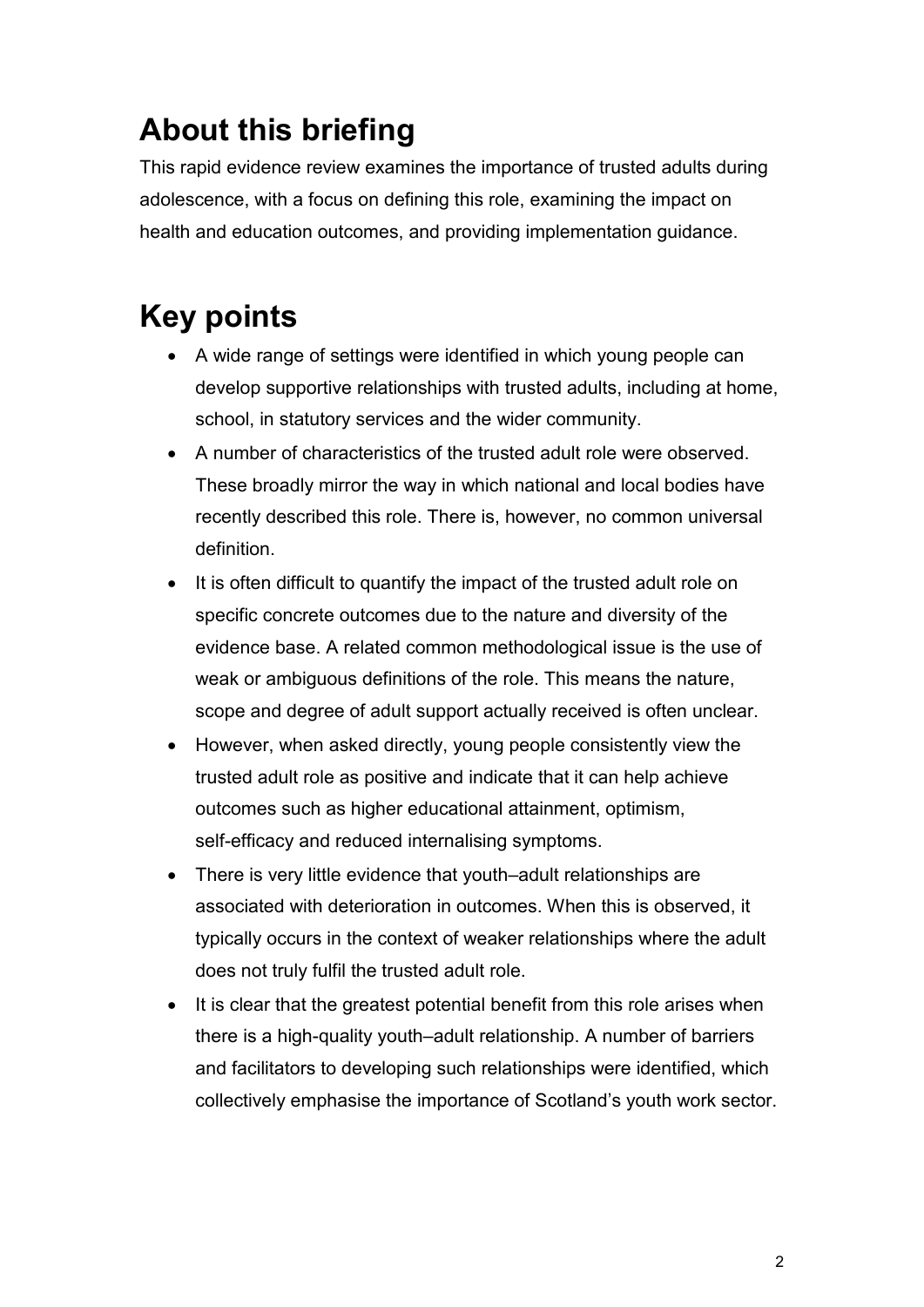### **Facilitators of trusted adult relationships:**

- Youth able to choose their preferred adult.
- Genuine, empathetic and proactive support offered.
- Confidentiality.
- Reliability of adult (keeping promises, appointments etc.).
- Ability to raise any issue without judgement (importantly including taboo topics such as sexual relationships and substance use).
- Patience on behalf of youth and adult.
- Mutual respect between youth and adult.
- Structures or activities that promote regular, long-term engagement.
- Shared interests between youth and adult.
- Youth and adult matched on sociodemographic criteria (e.g. sex, ethnicity, socioeconomic status).
- A willingness of the adult to 'go the extra mile'.

### **Barriers to forming a trusted adult relationship:**

- Overly formal relationship (narrowly defined role with strict, often professional, boundaries and overly restrictive rules and regulation).
- Labelling young person 'at risk'.
- Lack of trust.
- Perception that relationship is time-limited.
- Poor youth–adult communication.
- Youth fearful of 'opening up'.
- Youth feeling indebted to adult figure.

## <span id="page-4-0"></span>**Background**

Scotland has an ambition to be the best place in the world to grow up.<sup>[1](#page-21-1)</sup> Policy and practice in recent years has predominantly aimed to achieve this by focusing on prenatal, infant and child health,<sup>[2](#page-21-2)</sup> however, there is a danger of forfeiting this early investment if it is not followed up in subsequent life stages. Adolescence (here defined as  $10-19$  years<sup>[3](#page-21-3)</sup>) represents a further, particularly sensitive, window of opportunity in which developmental processes interact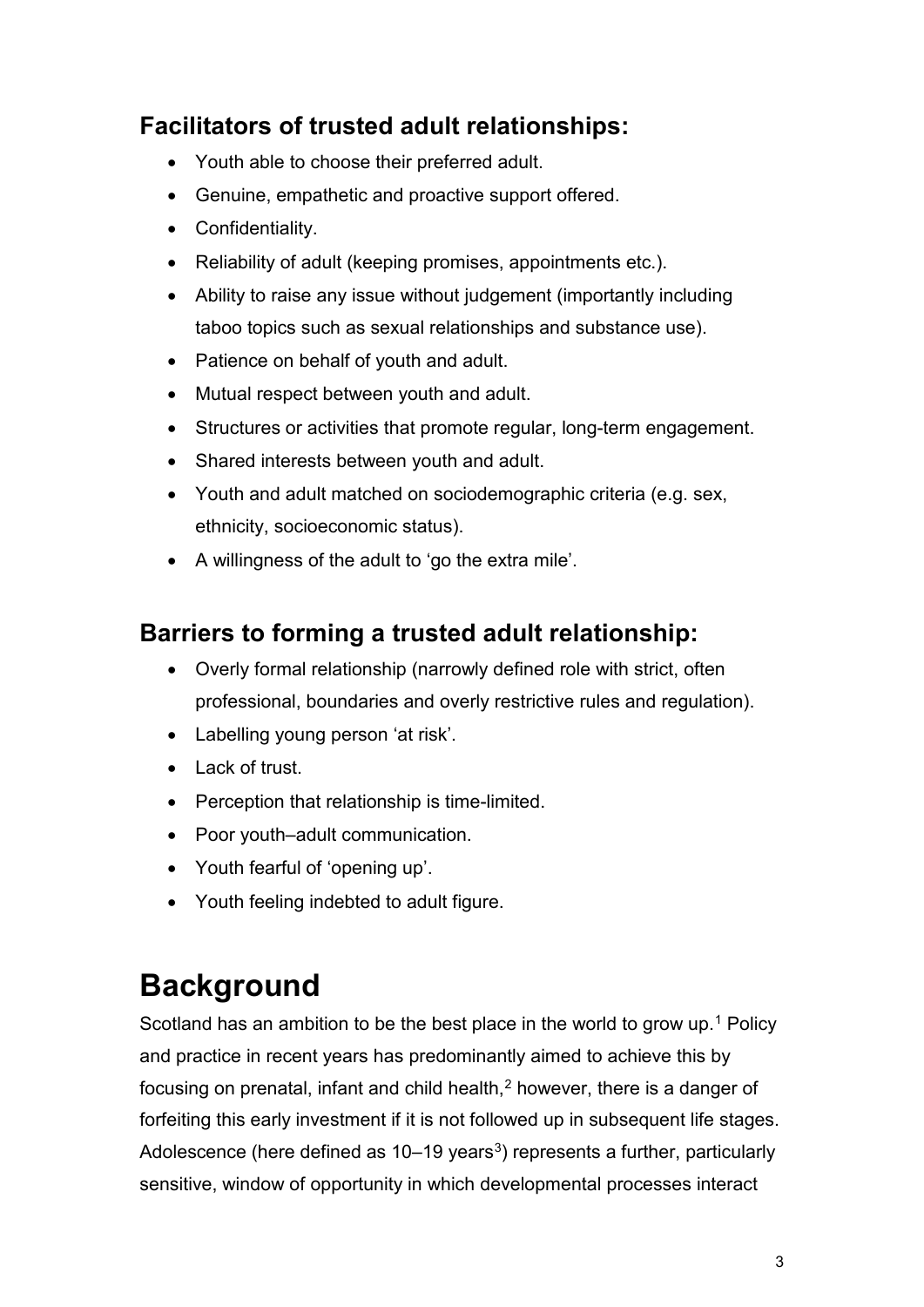with individuals' social, environmental, economic and built environments to shape adult behaviour, mental health and wellbeing.[4](#page-21-4)

<span id="page-5-0"></span>Recent evidence indicates that there is significant scope for improvement in the health of Scotland's adolescents. Particularly striking is a sharp decline in the mental wellbeing of 13- to 15-year-olds (especially females) in recent decades<sup>[5](#page-21-5)</sup> which is steeper than that seen across other European countries.<sup>[6](#page-21-6)[7](#page-22-0)</sup> Concurrently, Child and Adolescent Mental Health Services (CAMHS) in Scotland are experiencing unprecedented demand, leading to an increasing number with substantial delays in receiving treatment.<sup>[8](#page-22-1)</sup>

<span id="page-5-1"></span>Stark inequalities are observed for Scotland's adolescents, with particular population groups being significantly less likely to show positive outcomes owing to the circumstances in which they are born and raised. For instance, the gap in health between rich and poor tends to be larger than seen in other economically developed countries.<sup>6</sup> Young people growing up in poverty are also less likely to fully engage with, and succeed at, school, which perpetuates socioeconomic inequalities in health.<sup>[9](#page-22-2)</sup> Further, around 65% of young people in Scotland have experienced at least one of a range of childhood stressors such as parental divorce, physical abuse, emotional neglect or parental incarceration, which are associated with poorer outcomes across the lifespan.<sup>[10](#page-22-3) [11](#page-22-4)</sup> For Scotland to fulfil its ambition of being the best place in the world to grow up, it is necessary to be proactive in mitigating the harmful impact of social, economic and environmental factors, with strong economic<sup>[12](#page-22-5)</sup> and practical<sup>8</sup> rationales for doing so.

A preventative asset that has received recent attention is social support, with the role of 'trusted adults' in adolescence emerging as a specific area of focus in Scotland and the UK.<sup>[13](#page-22-6) [14](#page-23-0) [15](#page-23-1)</sup> This focus follows concerns that societal and demographic change is diminishing the prevalence and quality of youth–adult relationships, particularly among those who are most vulnerable. [16](#page-23-2) Indeed there is some indication that the absence of trusted adult support is a key factor associated with youth offending rates<sup>16</sup> and poorer outcomes among youth in care<sup>[17](#page-23-3)</sup>.

<span id="page-5-2"></span>4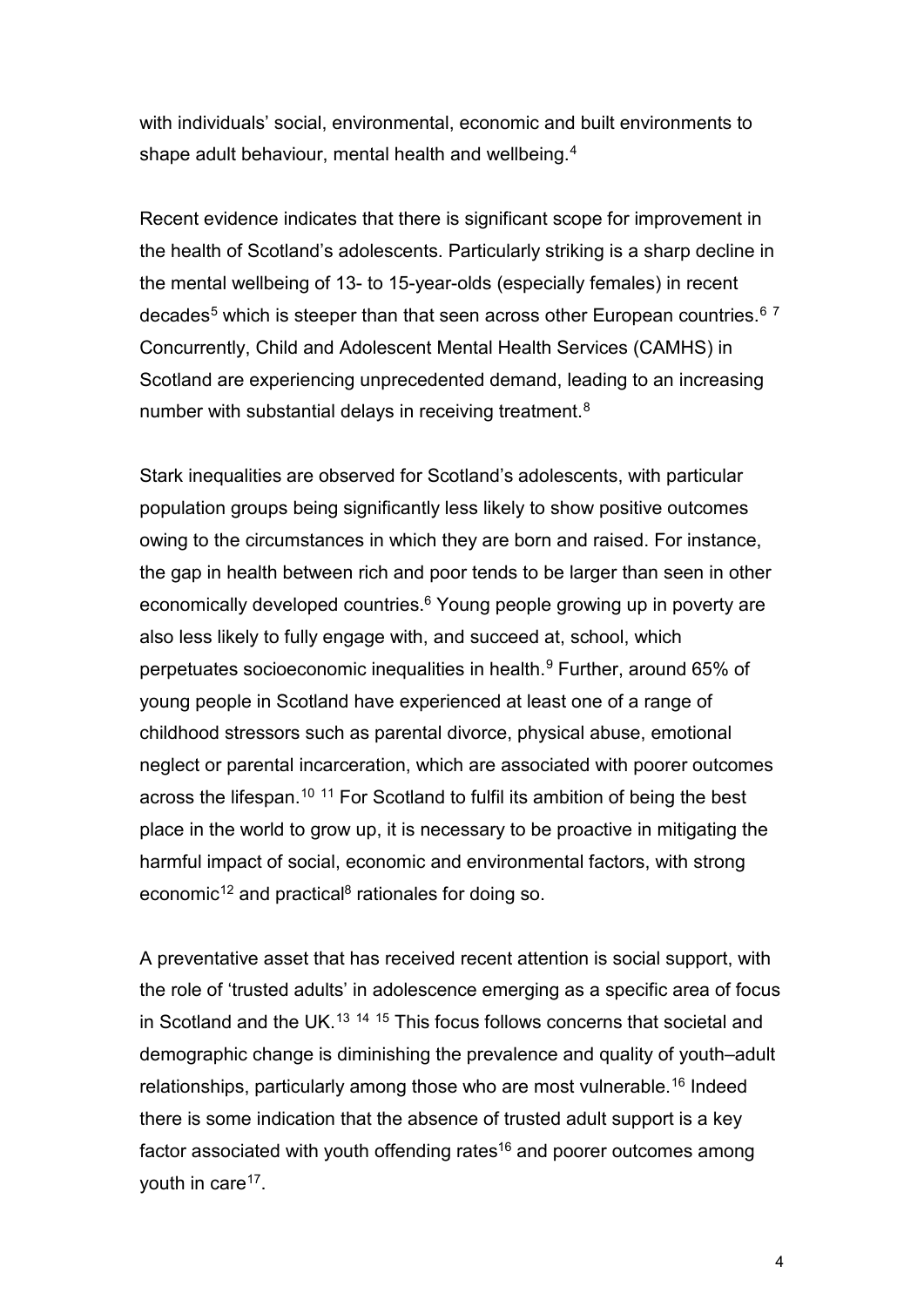Intuitively, promoting trusted adult support may have potential as a costeffective primary prevention method, given the broad range of settings in which young people and adults stand to forge relationships (including home, school, youth work venues, statutory services and the wider community). However, despite the recent focus and potential of this approach, a number of outstanding issues restrict the ability of the public health community to fully endorse or implement a role for trusted adults in supporting adolescents' health and education outcomes. Key among these issues is the lack of a clear definition on what constitutes a trusted adult for adolescents. It is also not clear what impact the presence of a trusted adult can have on adolescent outcomes due to a lack of review-level evidence and a reliance on single research studies and anecdotal evidence.<sup>[18](#page-23-4)</sup> In addition there is not a common understanding of how best to establish and maintain such relationships between adolescents and adults. This evidence briefing summarises UK and international literature in order to address these unknowns.

## <span id="page-6-0"></span>**Evidence summary**

Systematic review methods were used to identify and synthesise literature published between 2007 and 2017 which evaluates the impact of trusted adults during adolescence (10–19 years) on health or education-related outcomes (the latter including, for example, literacy, numeracy and attitudes towards school and further education). In order to screen for relevant literature, initially a broad definition of a trusted adult was adopted as someone who 'children and young people may turn to for help, and will take them seriously', in line with the Scottish Government's child safety guidance. [19](#page-23-5) For full review methods see the published review protocol.<sup>[20](#page-23-6)</sup><sup>[21](#page-24-0)</sup>

Literature searches retrieved 2,908 unique studies, of which 192 were included in this review after full-text screening. The vast majority of these articles (179) described original primary research, with the remaining 13 articles being literature reviews. Primary research articles were predominantly conducted in the United States (125/179), with nine conducted in the United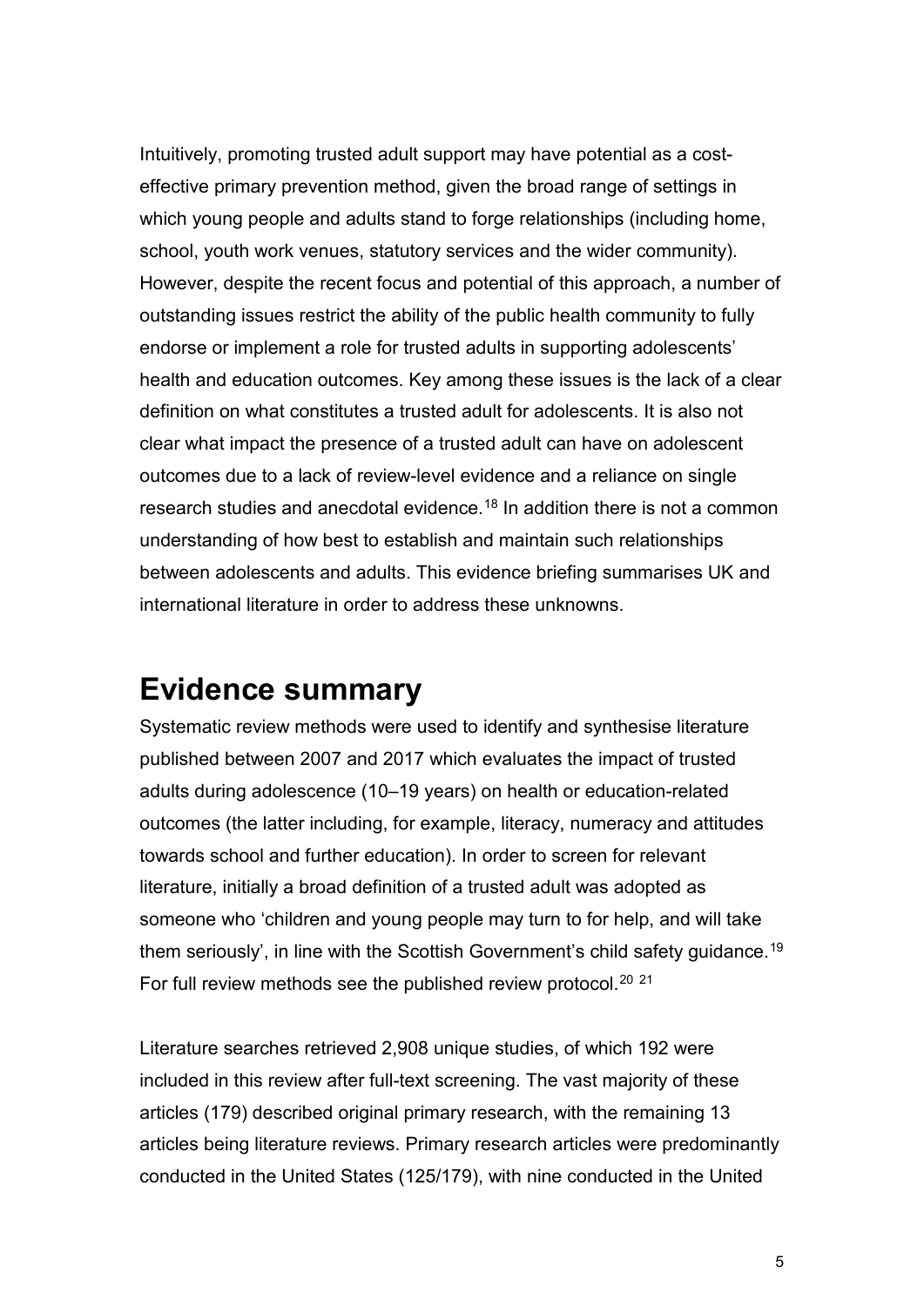Kingdom and 21 in other European countries. The remaining articles were conducted in a diverse range of countries spanning Africa, the Americas, Asia, and Australasia. The majority of primary research articles identified were quantitative (136/179), with a smaller number of qualitative (25/179) and mixed-methods (18/179) studies retrieved.

### **What constitutes a trusted adult?**

The retrieved literature demonstrates the broad range of settings in which supportive relationships with adults can exist. The most commonly identified 'trusted adults' were parents/primary caregivers (examined in 38% of articles) and teachers or other school staff (27% of articles). Mentors assigned as part of a mentoring programme were the focus of 18% of articles. The remaining articles focused on other non-parental adults including grandparents, sports coaches, street outreach workers, workplace mentors, youth workers or other community adults.

Great diversity was observed in how youth–adult relationships are described. There does not yet exist a single universal definition of the trusted adult role; rather, retrieved articles tend to utilise ad-hoc descriptions which vary substantially. Within these diverse definitions, a range of positive characteristics were identified, many of which are largely consistent with the recent local and national focus on the role. For instance a commonly observed attribute was assistance with personal emotional problems (e.g. someone 'who you can go to for support and guidance'<sup>22</sup>), with other positive qualities including a 'special' or close emotional bond, the adult 'being there', 'looking out for' and 'caring for' the young person, making an 'important positive difference' in their lives, helping them develop as a person and supporting a positive attitude towards future success. A number of articles focused explicitly on 'natural mentoring' relationships, which are characterised by an informal youth–adult bond that develops organically, often through the young person's choice.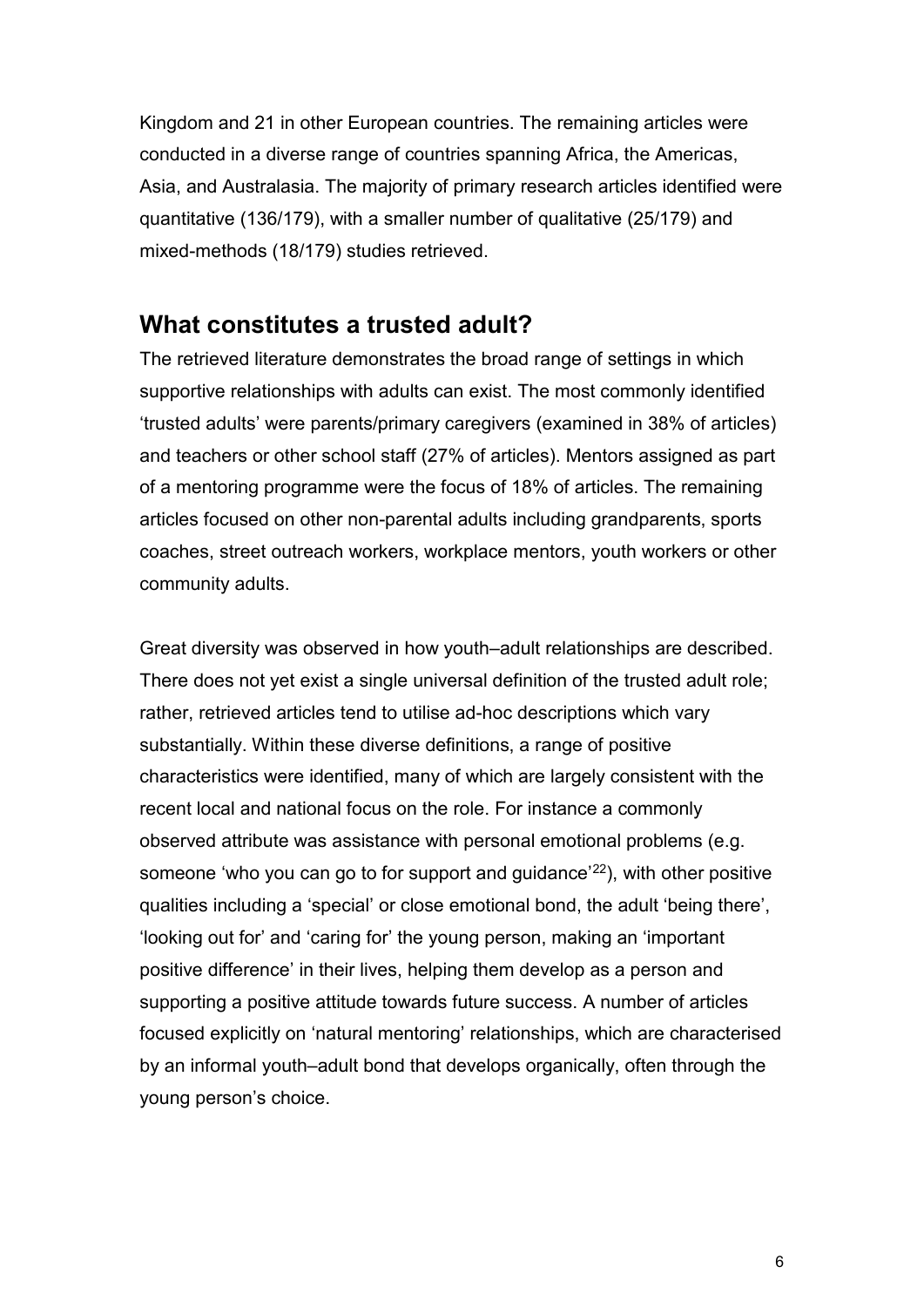Despite evidence of definitions that include the above criteria, it is also common for articles to employ significantly vaguer, more generic definitions of social support received from adults, for example 'My family shows me support' or 'My teachers listen to me'. While such definitions are less clearly indicative of the trusted adult role, it is difficult to disregard them in this review, as these broader traits are also consistent with the recent national and local focus on trusted adults.

### **Association with health and educational outcomes Existing review-level literature**

Thirteen literature reviews were identified, including four meta-analyses, six systematic reviews and three narrative reviews, which focus predominantly on quantitative research. A number of these reviews conclude that having a trusted adult during adolescence is positively associated with improved health and education outcomes. However, collectively, this literature does not provide a particularly clear picture of this association, with the majority of reviews finding no overall effect or small effect sizes. These somewhat equivocal findings span a wide range of settings and foci, including universal positive youth development interventions, universal mentoring programmes, youth in foster care, 'natural mentoring', school-based mentoring, afterschool programmes and specialised adult support interventions designed to prevent substance use or mitigate against the impact of parental HIV/AIDS.

Despite this inconclusive evidence, there is very little indication from existing review-level literature that a trusted adult relationship is associated with worse youth outcomes. Where such evidence does exist, it tends to be linked to the introduction of yet another transient relationship for young people whose lives are characterised by inconsistency and a high-turnover rate of adult relationships (particularly for those in foster care). This is in line with a broader observation across review-level articles, that higher quality and longer-term contact with adults typically improve the impact on adolescent outcomes.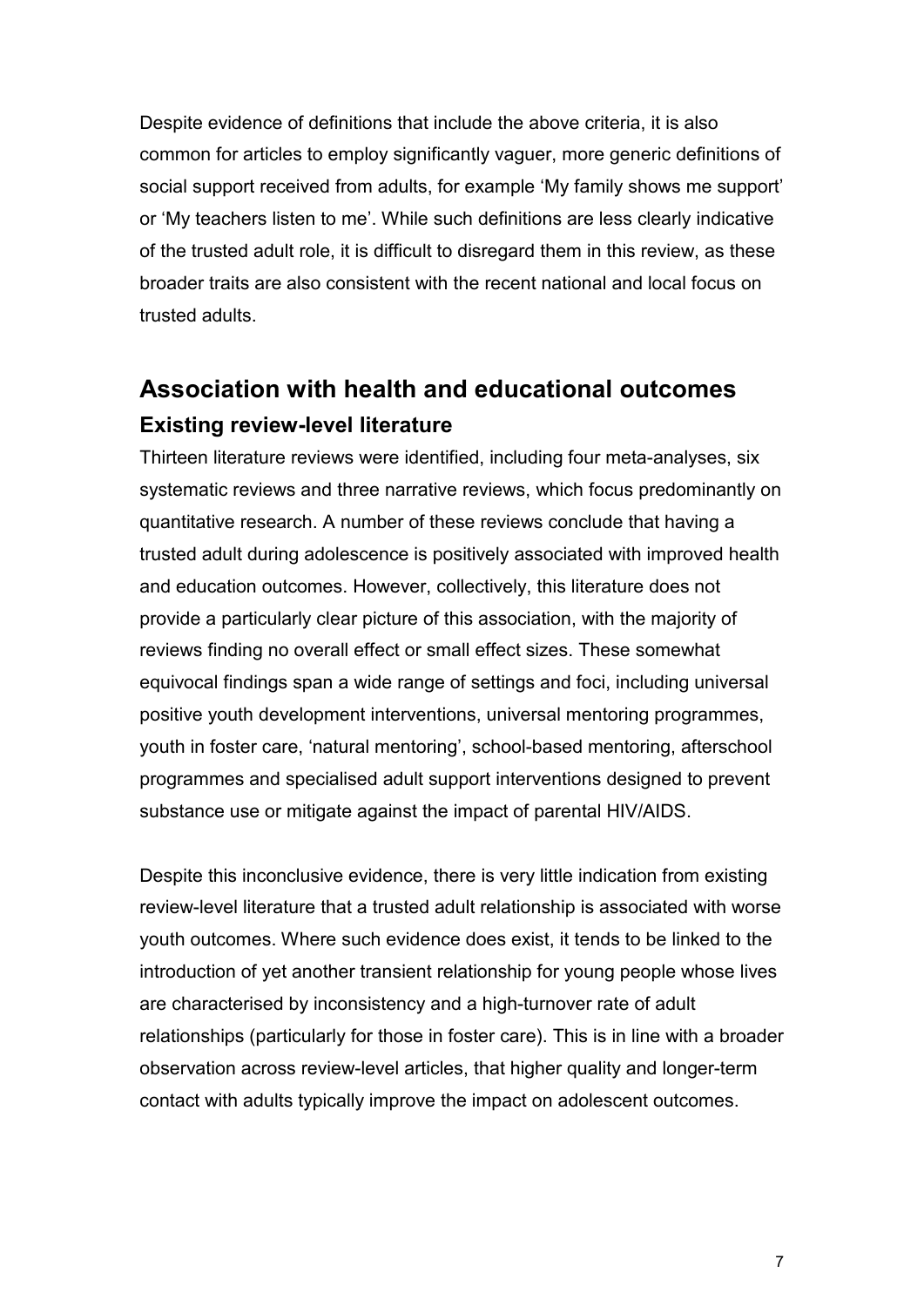### **Primary literature**

#### Quantitative (data-driven) studies

The 136 quantitative articles retrieved broadly reflect the inconclusive findings of existing review-level literature. For example, mental health and wellbeing was assessed in 93 quantitative articles. While 44% of these articles found exclusively that adult support is associated with improved mental health/wellbeing, 15% observed no significant association and 39% found only partially supportive evidence (i.e. identified no effect across some but not all measured outcomes, statistical methods or groups of individuals).

A similar picture emerges for each of the outcome types assessed in quantitative studies, which includes risky behaviours (e.g. substance and alcohol use, smoking, risky sexual activity); perceptions of school performance and/or attitudes towards school; exam-assessed attainment; health-promoting behaviours (e.g. diet, physical activity); self-rated general health and body mass index. Again mirroring existing review-level evidence there is very little evidence that trusted adult relationships are harmfully associated with adolescent outcomes, with only two of the papers assessing mental health/wellbeing finding a negative impact.

<span id="page-9-0"></span>One of the studies finding a negative impact on youth outcomes<sup>[23](#page-24-2)</sup> found that internalising symptoms (e.g. depression and anxiety) increased among homeless adolescents who received more adult mentoring sessions at the expense of formal clinical treatment. The retrieved literature<sup>[24](#page-24-3)</sup> <sup>[25](#page-24-4)</sup> <sup>[26](#page-24-5)</sup> provides some evidence that informal adult support can bolster the efficacy of other protective factors or existing treatment approaches. However, this evidence<sup>23</sup> indicates that caution is needed to avoid the perception among policy makers, practitioners, 'trusted adults' and adolescents themselves that it is a panacea that can fully replace traditional clinical approaches, particularly among those 'at risk'.

There are a number of methodological issues common to the retrieved quantitative studies which, in part, may explain their modest and inconclusive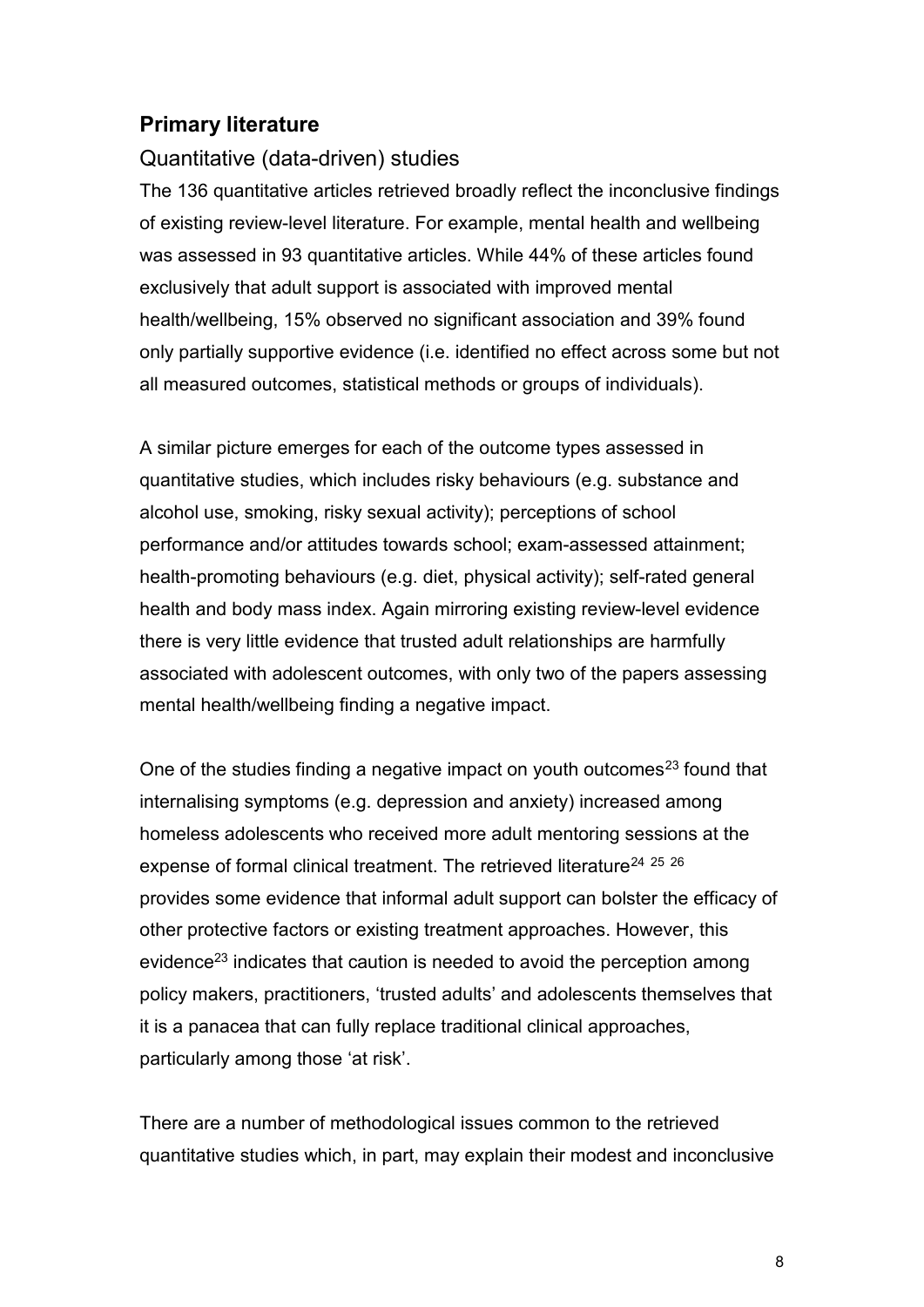findings. A key limitation is that the apparent nature, scope and degree of contact in youth–adult relationships is frequently unclear. This often means there is a risk of analyses treating as equivalent those with a true trusted adult relationship and those with a weaker or tokenistic relationship. Furthermore, cross-sectional study designs (which form the bulk of the retrieved quantitative evidence) cannot determine whether the trusted adult role precedes, and causes, any change in adolescent outcomes. These and other methodological limitations of quantitative studies are summarised in Appendix 1.

### Qualitative (descriptive) studies

As summarised above and in Appendix 1, it is often difficult to reliably determine the presence and nature of a trusted adult relationship in studies that use quantitative methods. The definitions used in data-driven studies tend to be substantially briefer, reflecting practicalities including questionnaire design. Conversely, studies with qualitative methodologies are less often restricted to single brief definitions and have the capacity to expand upon themes and clarify meaning with participants. While it is rarer for qualitative studies to focus on specific concrete outcomes, a number of these articles provide relevant insight that clarifies some of the above issues arising from quantitative methodologies.

In stark contrast to the retrieved quantitative studies, qualitative studies more consistently conclude that trusted adults during adolescence can help achieve improved health and education outcomes. Some qualitative studies also offer more direct evidence of this association as adolescents have the opportunity to state explicitly that their improvement was because of a trusted adult (see examples in box below).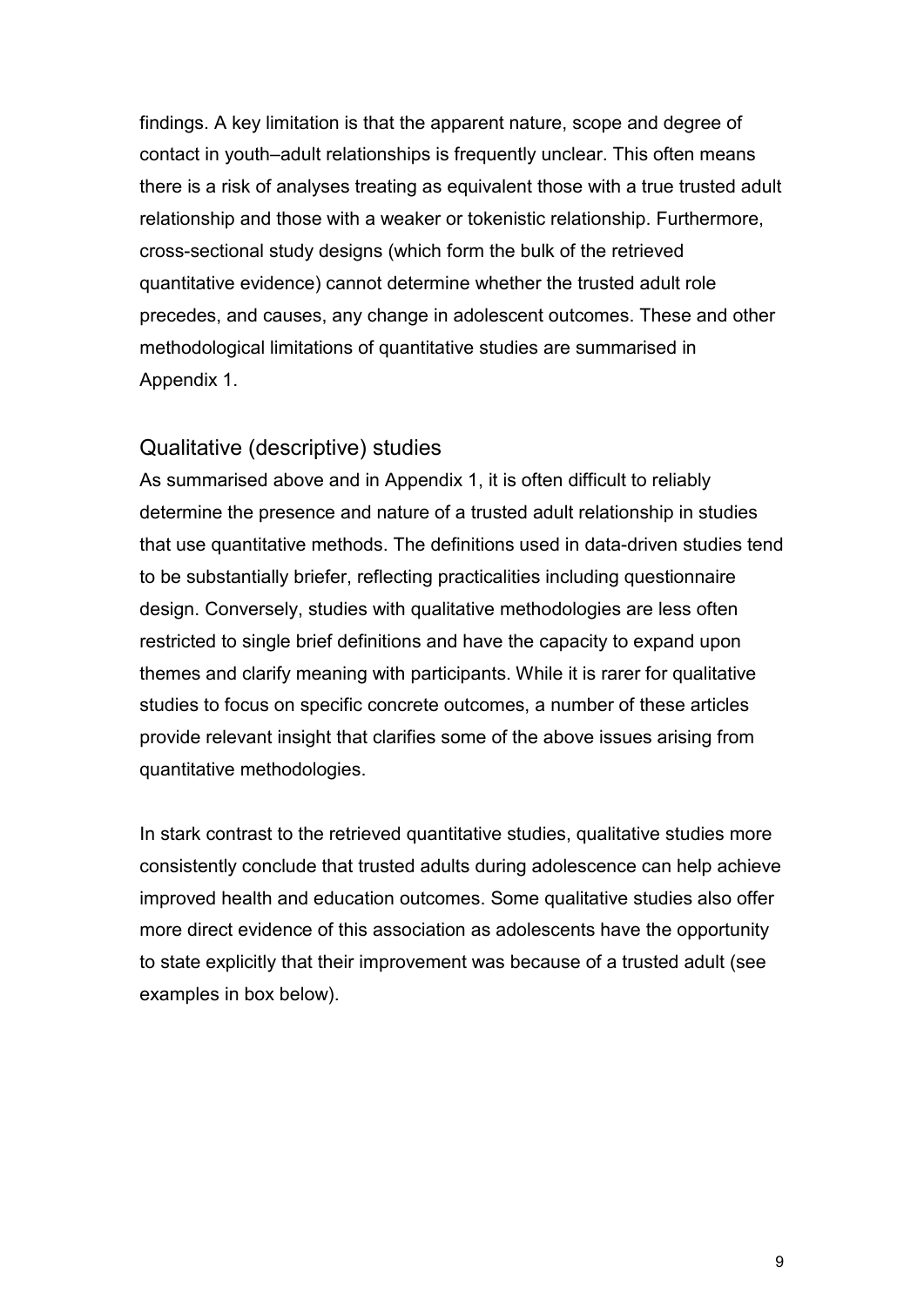<span id="page-11-0"></span>'[Mentor] taught me that school's important. They're like don't slack off in your classes and whatever … I used to not do my homework at all … I brought up most of my grades.'[27](#page-24-6)

'I probably wouldn't have gone back to school … he encouraged me to stay in school.'[28](#page-24-7)

'She helped me find confidence in myself, and helped me understand that I could do anything I set my mind to.'[29](#page-25-0)

'I thank the [mentoring] program for being here. It's a lot of help. It relieves stress … I wasn't gonna die if I didn't have the [mentoring] program, but I was just really stressed out. But then, when [my counselor] came, I could just release, you know, all my problems.'[30](#page-25-1)

*Box 1. Example quotations from qualitative studies providing direct evidence of an association between adolescent outcomes and trusted adult presence.*

Qualitative studies find that trusted adults can improve outcomes across a wide range of contexts including universal mentoring programmes; targeted mentoring programmes (e.g. following violence-related injury or among socioeconomically deprived youth); adolescents in or leaving foster care; universal school-based adult support; and the role of family adults and 'very important' non-parental adults in the wider adolescent population. Within these settings positive impacts are seen on a range of outcomes predominantly relating to mental health and wellbeing, educational achievement and risk-taking behaviours. These studies also help clarify the specific impact of trusted adults within multi-component interventions, as it is often unclear from quantitative studies which aspect of the treatment has the most significant effect. For example, one qualitative study<sup>27</sup> found that adolescent females more frequently attribute improvement in academic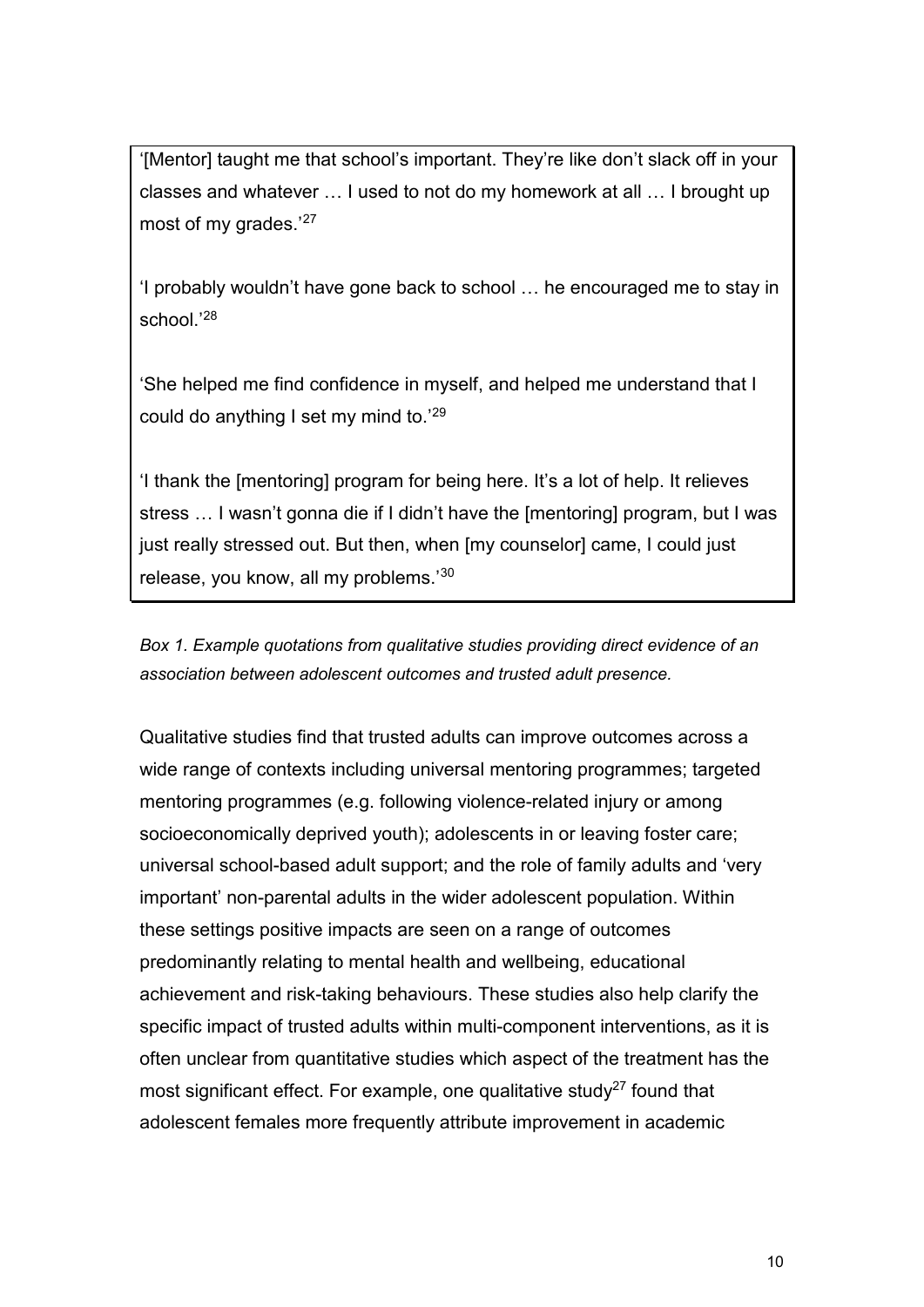performance to one-on-one mentoring than they did a group-based intervention.

Qualitative studies provide deeper insight into the rare occasions where relationships with adults are associated with deterioration in outcomes, with these again concluding that this typically occurs in the context of poor-quality relationships. This observation again emphasises the importance of high-quality youth–adult relationships. For example, one study of youth leaving foster care in five European countries<sup>[31](#page-25-2)</sup> found that poorer academic prospects were linked to a perceived lack of adult interest or low expectations of the adolescents' ability. Echoing the findings from existing review-level literature, this literature also finds that youth experiencing frequent changes in care placements are less likely to succeed academically, particularly when this also involves moving to a different school, as this can further disrupt adult support networks.

While qualitative studies provide richer insight into the nature and impact of trusted adult relationships, methodological issues are also common to this literature which mean that caution is warranted when interpreting their findings. Chiefly, qualitative studies are open to biases in researchers' interpretation of observations and selective disclosure by participants, which could serve to exaggerate the frequency and extent of any positive impact. Qualitative studies also typically utilise relatively small sample sizes, which limits the confidence with which they can be extrapolated to the wider population.

### Mixed-methods studies

Because of the methodological issues facing exclusively quantitative or qualitative studies discussed above, studies that employ a combination of both approaches stand to offer particularly valuable insight into the impact that trusted adults can have on adolescent outcomes.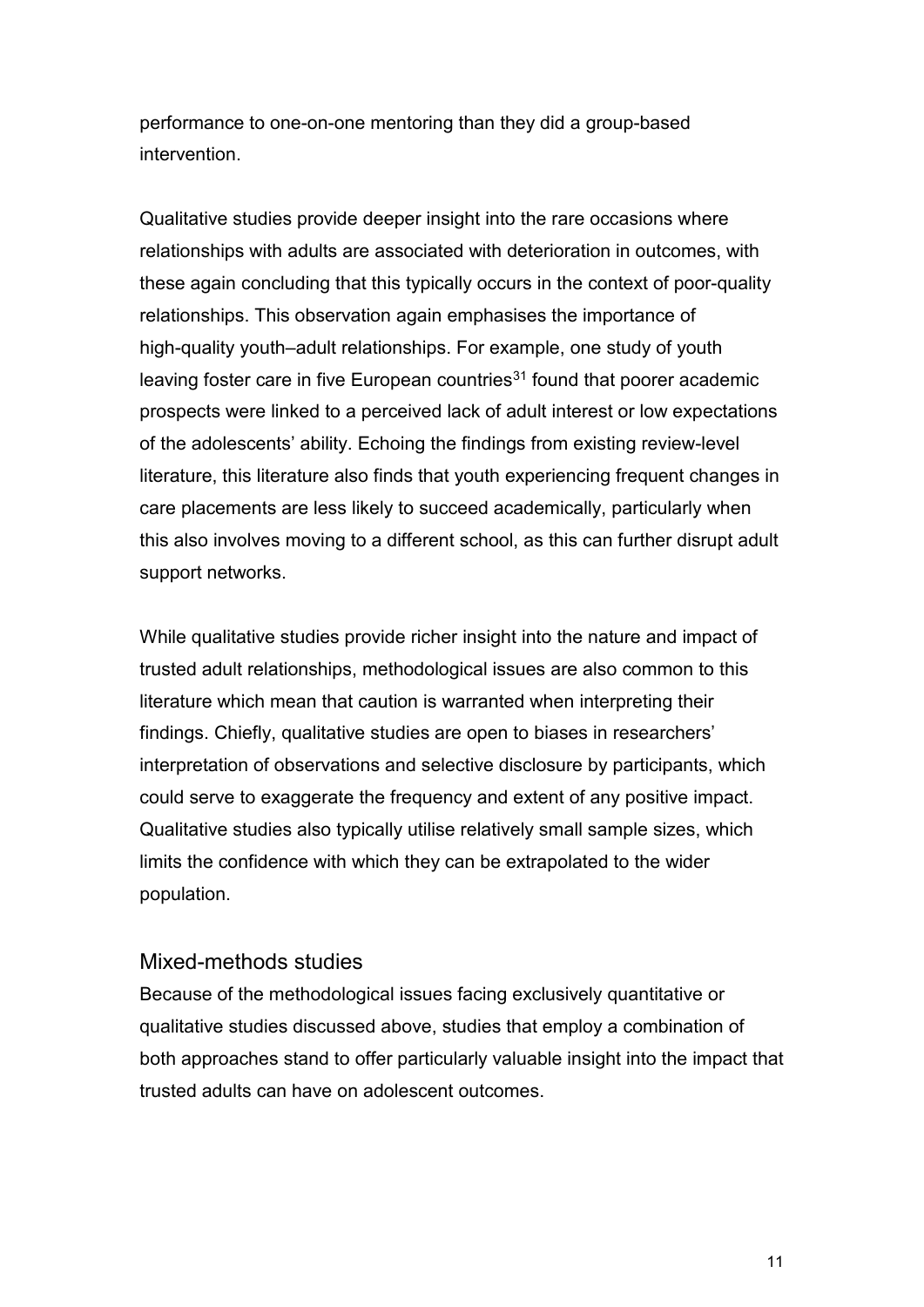These studies also tend to more frequently yield evidence of a positive impact of the trusted adult role. For example, one such study<sup>[32](#page-25-3)</sup> examined the impact of naturally occurring mentorships over a 15-year period among a cohort of 2,495 young adults. Critically, this study used a robust qualitative procedure to identify those that had a trusted adult during adolescence, which involved a team of researchers reaching consensus on open-ended question responses. This study found that those with a trusted adult figure during adolescence went on to exhibit a broad range of improved outcomes including higher educational attainment, optimism and self-efficacy and fewer internalising symptoms.

### **Establishing trusted adult relationships**

A common theme across the literature summarised above is that a stable, high-quality relationship is vital in order to achieve the potential benefits of the trusted adult role and avoid causing harm. The retrieved literature also makes it clear, however, that youth–adult relationships cannot always be taken at face value. Due to ambiguous definitions and labelling of the role, there is significant scope for variation in the actual quality, nature and frequency of youth–adult contact. As such, there is a danger of assuming that a young person's support needs are met if they report the mere presence of an adult figure. In order to allow policy makers and practitioners to make the most of the trusted adult role, the points below summarise barriers and facilitators to supportive youth–adult relationships observed across the retrieved literature.

### **Facilitators of trusted adult relationships:**

- Youth able to choose their preferred adult.
- Genuine, empathetic and proactive support offered.
- Confidentiality.
- Reliability of adult (keeping promises, appointments etc.).
- Ability to raise any issue without judgement (importantly including taboo topics such as sexual relationships and substance use).
- Patience on behalf of youth and adult.
- Mutual respect between youth and adult.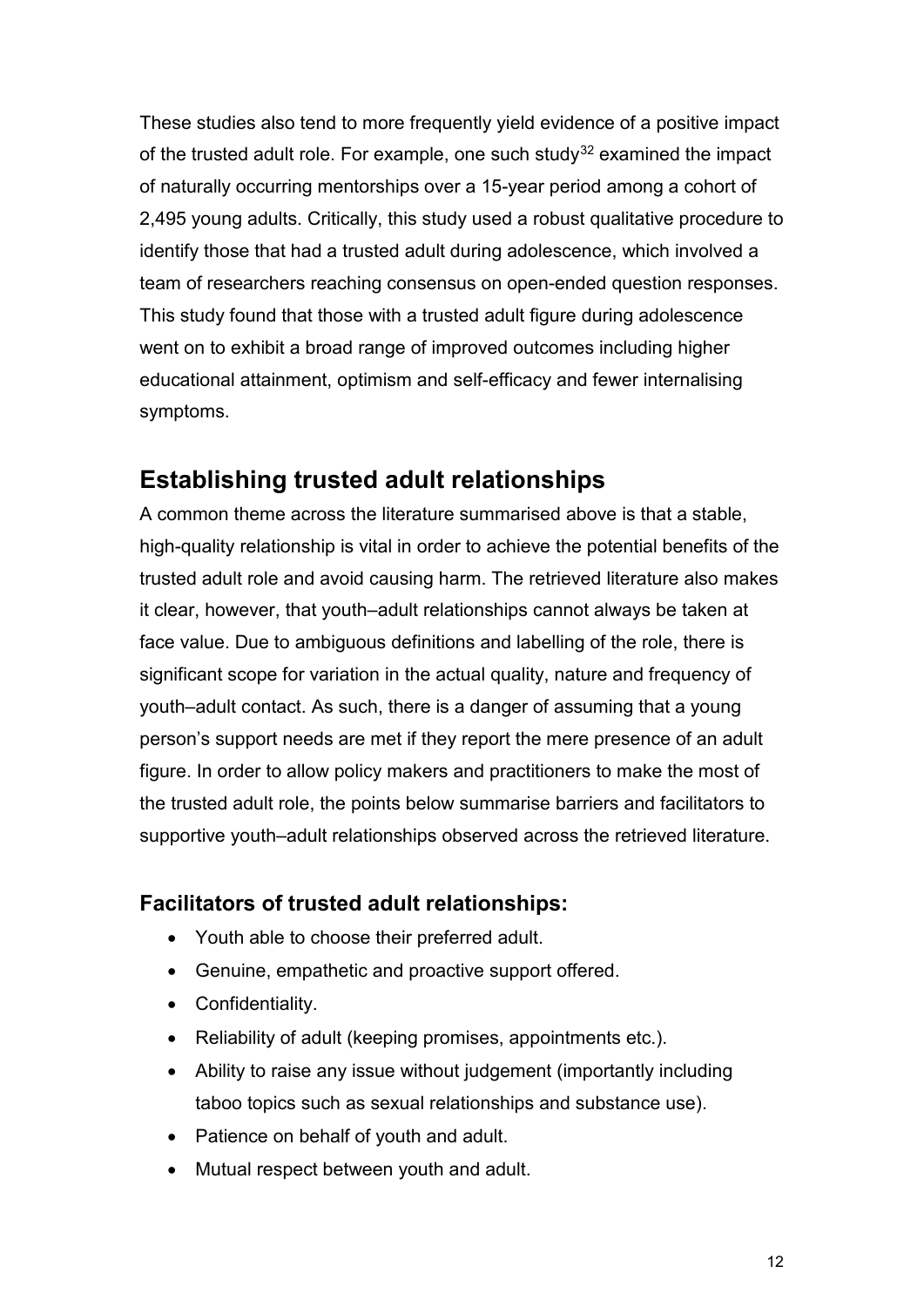- Structures or activities that promote regular, long-term engagement.
- Shared interests between youth and adult.
- Youth and adult matched on sociodemographic criteria (e.g. sex, ethnicity, socioeconomic status).
- A willingness of the adult to 'go the extra mile'.

### **Barriers to forming a trusted adult relationship:**

- Overly formal relationship (narrowly defined role with strict, often professional, boundaries and overly restrictive rules and regulation).
- Labelling young person 'at risk'.
- Lack of trust.
- Perception that relationship is time-limited.
- Poor youth–adult communication.
- Youth fearful of 'opening up'.
- Youth feeling indebted to adult figure.

## <span id="page-14-0"></span>**Conclusion**

Given potential benefits observed in a broad range of settings, there is merit to pursuing wider adoption of the trusted adult role among adolescents in Scotland. One of the pitfalls surrounding this approach, however, relates to the definition and understanding of the role. It is trivial to simply state that adolescents should have a trusted adult, yet without full comprehension of what this role entails, and how to implement it, there is a danger that young people could find themselves within a tokenistic relationship. Based on the retrieved evidence, tokenistic relationships may have minimal positive impact and risks worsening outcomes in certain circumstances, especially for those who have been let down by adults in the past.

This briefing has aimed to clarify current ambiguity by summarising a large body of UK and international literature covering the past decade of research in this area. Although a common universal definition does not exist, a number of key traits possessed by trusted adults have been identified. It is important to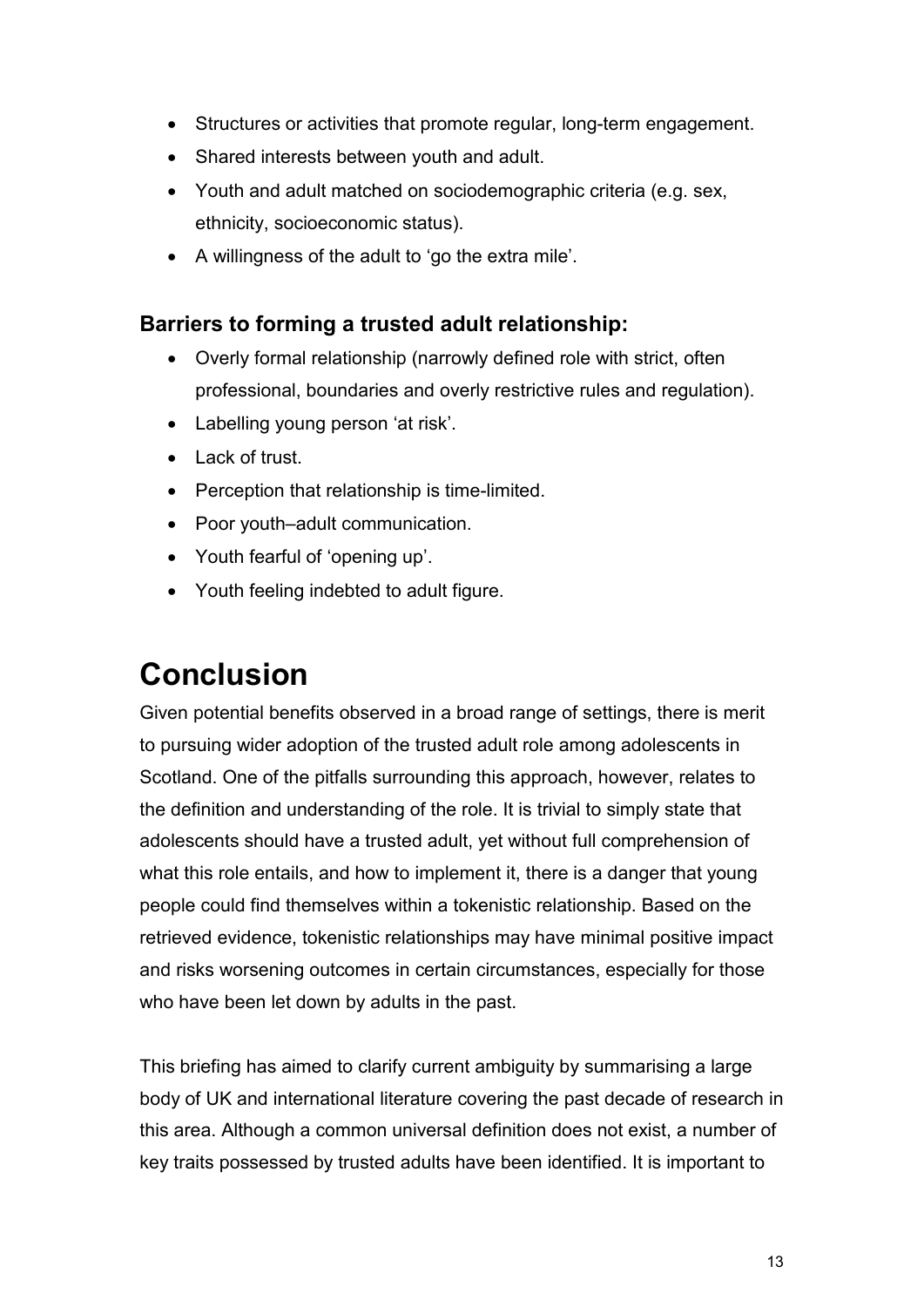emphasise the breadth of this role, with each of the identified traits being necessary, but not alone sufficient to constitute adequate support. For example, 'trust' alone is not necessarily an indicator of a deeper supportive bond, as this could merely reflect that young people believe the information or advice imparted upon them. (For illustration, consider what insight can be gained by asking in isolation the question 'are there teachers you can trust?')

While much of the retrieved literature indicates a positive impact of the trusted adult role, findings vary significantly according to study type, which raises concerns about the appropriateness of existing methodologies. Some of the least ambiguous and most direct evidence comes from studies that utilise qualitative methodologies, however these too aren't without limitations. This review, therefore, highlights that new longitudinal research in this area is required, which combines quantitative and qualitative methods, and uses robust youth-informed definitions to assess the true presence, extent and quality of the youth–adult relationship. Theory-based evaluation methods such as realist evaluation<sup>[33](#page-25-4)</sup> are also particularly well suited to this type of complex social intervention.

It is clear that the greatest potential benefits of this role emerge where there exists a high-quality youth–adult relationship. The observed barriers and facilitators to achieving this emphasise the importance of Scotland's youth work sector. Founded on the principle of voluntary participation,<sup>[34](#page-25-5)</sup> youth work is uniquely placed to provide young people with an opportunity to informally interact with a number of adults in a safe environment, within a structure that provides a basis for regular long-term contact. Indeed a 2018 study of youth work in Scotland<sup>[35](#page-25-6)</sup> found evidence that this approach is consistently associated with improvement in adolescent health, academic performance and wider positive development, with trusted adult relationships being explicitly identified by youth as a contributory factor.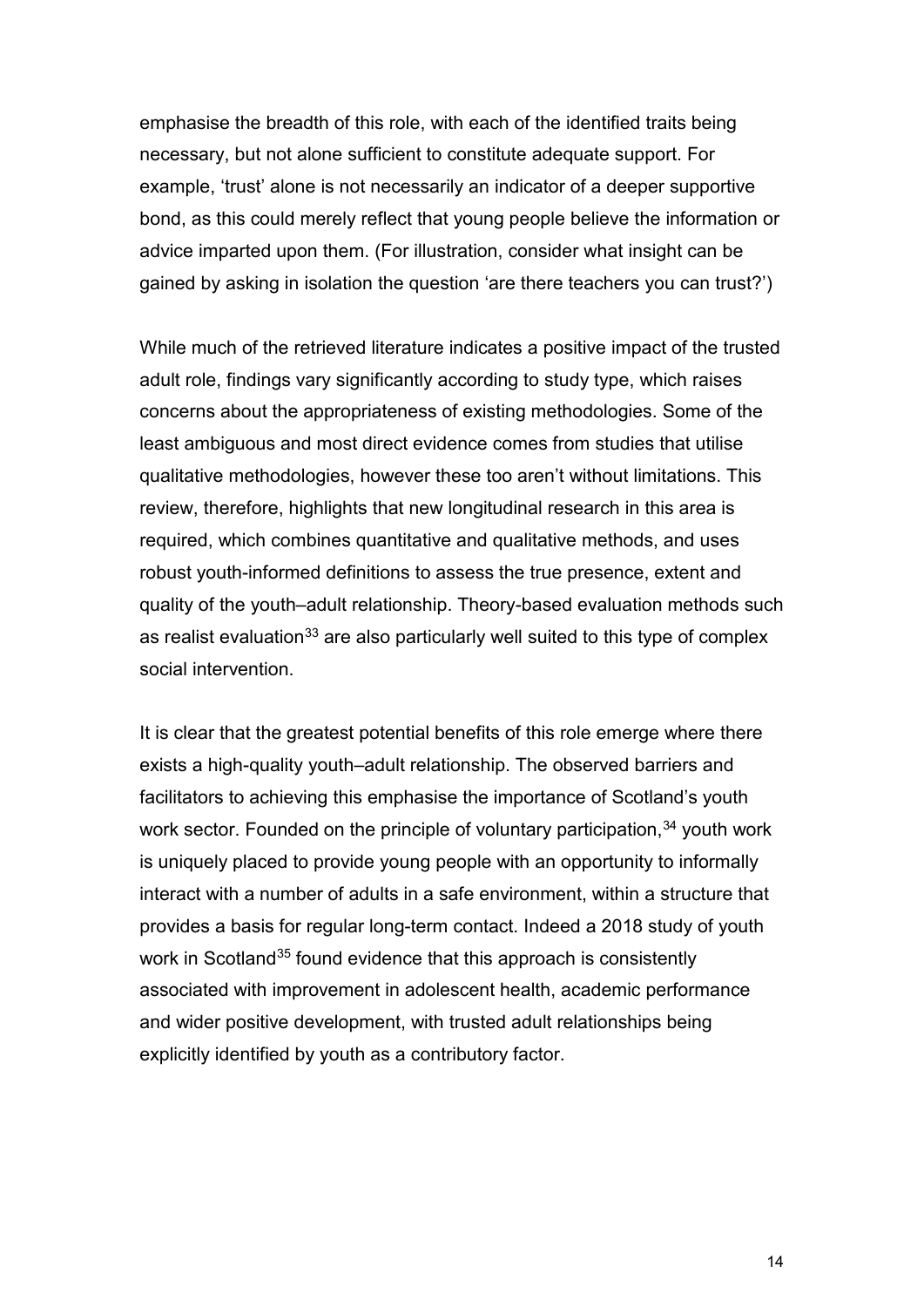# <span id="page-16-0"></span>**About NHS Health Scotland evidence briefings**

NHS Health Scotland evidence briefings are produced by the organisation's Evidence for Action (EfA) team, often in collaboration with external academic, public- and third-sector partners as part of the Public Health Evidence Network (PHEN) in Scotland. This briefing was produced in collaboration with the Scottish Collaboration for Public Health Research and Policy (SCPHRP) which is based at the University of Edinburgh.

EfA briefings use systematic methods\* to review the most appropriate evidence to provide a robust, quality assured and balanced assessment of interventions and approaches likely to be effective in improving health and reducing health inequalities. As such, users can have a high degree of confidence that the conclusions and/or recommendations are valid. Supporting literature reviews and other relevant background papers are often available. Please contact the person named on the inside cover of this briefing for further details.

\* The highest degree of confidence can be drawn from the review of existing evidence already critically appraised and quality-assured and/or systematic overview and synthesis of existing research evidence from primary and/or review level studies. Protocols for each of these methods have been produced and are available on request.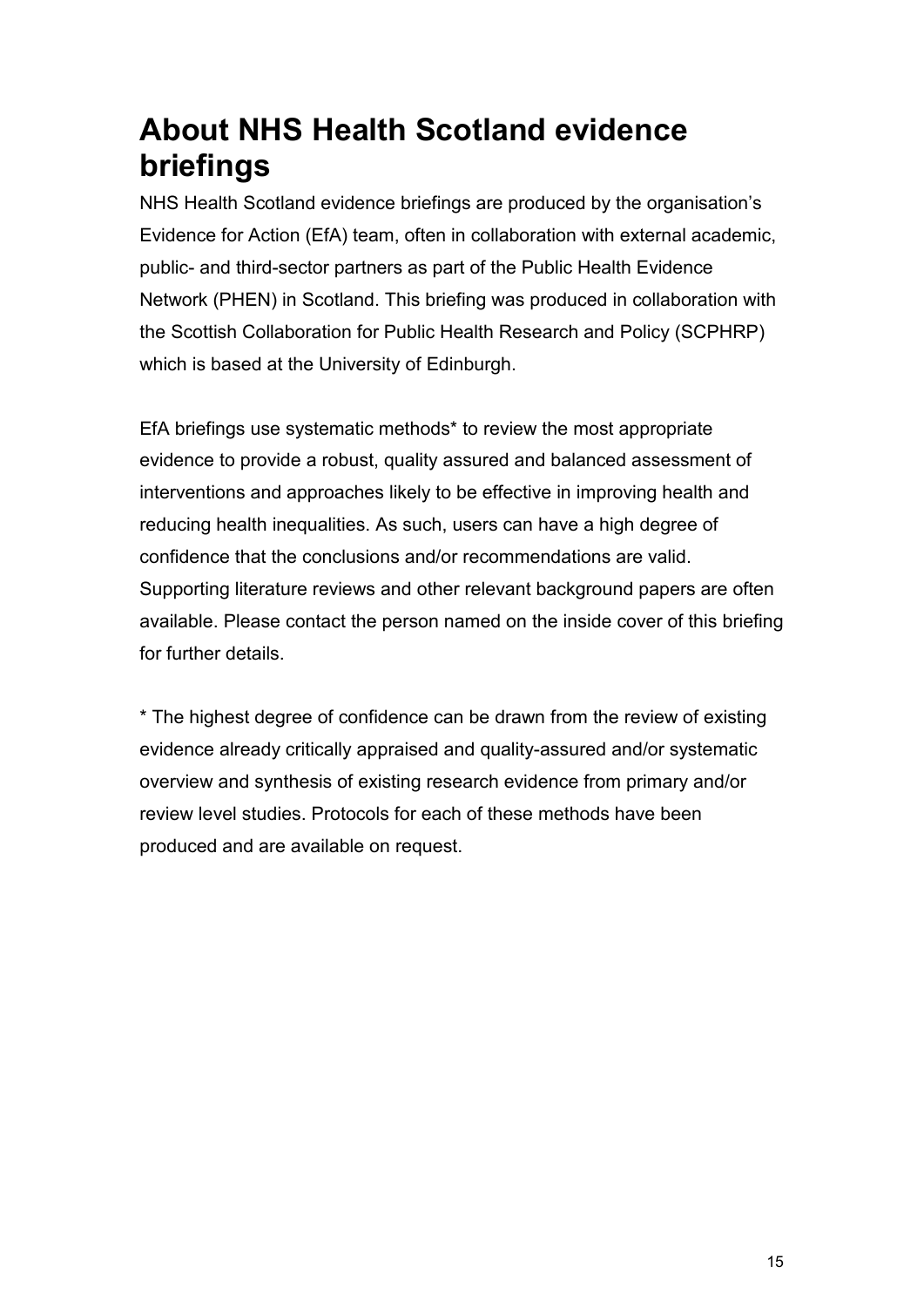# <span id="page-17-0"></span>**Scottish policy link(s):**

The Scottish Government. Delivering for today, investing for tomorrow: the Government's programme for Scotland 2018–2019. [www.gov.scot/publications/delivering-today-investing-tomorrow-governments](http://www.gov.scot/publications/delivering-today-investing-tomorrow-governments-programme-scotland-2018-19/pages/8/)[programme-scotland-2018-19/pages/8/](http://www.gov.scot/publications/delivering-today-investing-tomorrow-governments-programme-scotland-2018-19/pages/8/)

The Scottish Government: Getting it Right for Every Child. [www2.gov.scot/Topics/People/Young-People/gettingitright](https://www2.gov.scot/Topics/People/Young-People/gettingitright)

The Scottish Government: Strategic Objectives. [www2.gov.scot/About/Performance/scotPerforms/objectives](https://www2.gov.scot/About/Performance/scotPerforms/objectives)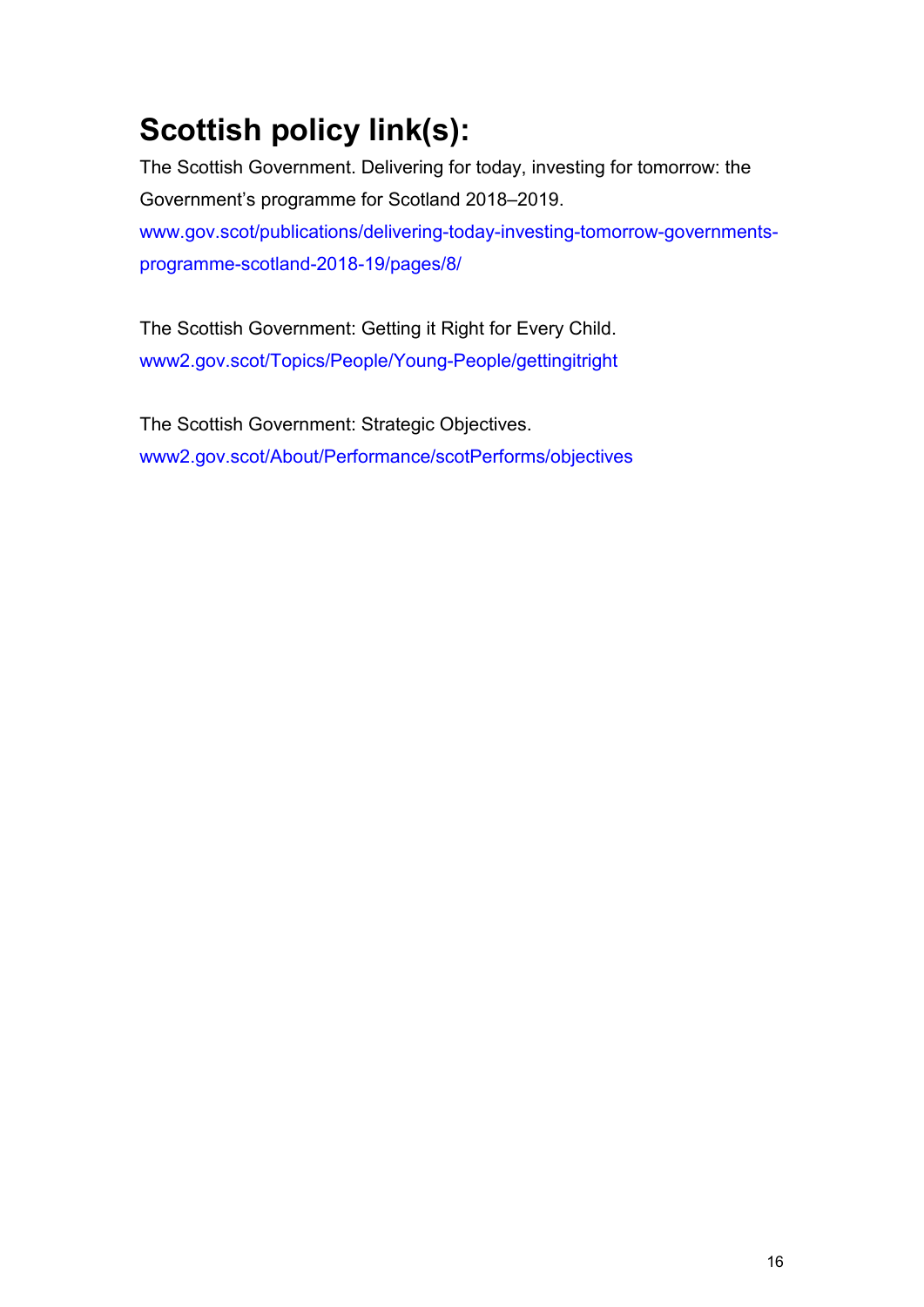## <span id="page-18-0"></span>**Appendix 1: Methodological limitations of quantitative studies**

## **Issue 1**

• Nature, scope and degree of adult support received unclear due to weak or ambiguous definitions of the trusted adult role. Some articles may inappropriately infer that a trusted adult relationship exists (e.g. do not confirm this from a young person's point of view).

### **Implications**

- Youth with a true trusted adult relationship and those with a weaker or more tokenistic relationship are treated as equivalent for analytical purposes, which may dilute any apparent positive impact.
- Sensitivity of analyses limited where adult support is merely categorised as present or absent.

### **Examples**

- Bird et al  $2012^{36}$  $2012^{36}$  $2012^{36}$
- Drevon et al  $2016^{37}$  $2016^{37}$  $2016^{37}$
- Yaday et al  $2010^{38}$  $2010^{38}$  $2010^{38}$
- $\bullet$  Higginbotham et al 2010 $^{39}$  $^{39}$  $^{39}$

## **Issue 2**

• Cross-sectional study design.

### **Implications**

- Often impossible to determine whether trusted adult relationship precedes (and causes) any change in observed outcomes.
- Trusted adult relationships may be proactively established or maintained where youth already experience some negative outcome, behaviour or emotion. This may serve to water down the apparent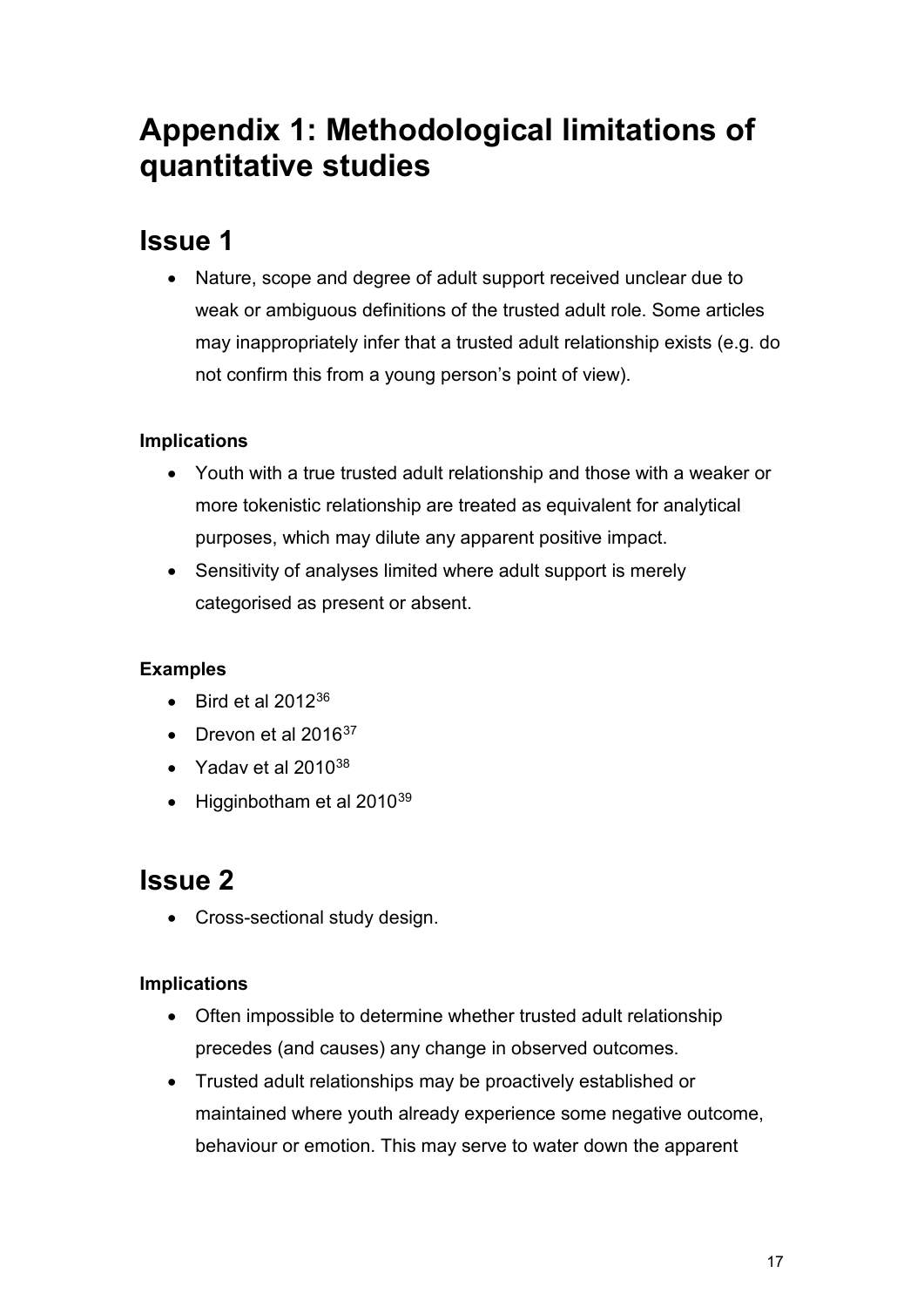association between the role and these outcomes as changes over time are not observable.

#### **Examples**

- Crosby et al 2017<sup>[40](#page-26-2)</sup>
- Vazsonyi & Snider 2008[41](#page-26-3)
- Konishi & Saewyc 2014[42](#page-26-4)

### **Issue 3**

• Randomised controlled trial design.

#### **Implications**

- Often impossible to exclude that control group youth have a trusted adult figure outside of the study context. As such there may, in reality, be little difference in the conditions experienced by control and intervention groups.
- Impossible to blind participants to group allocation (i.e. intervention vs control), meaning biases can emerge when outcomes are recorded.

#### **Examples**

- $\bullet$  Herrera et al 2011<sup>[43](#page-26-5)</sup>
- Millenky et al  $2014^{44}$  $2014^{44}$  $2014^{44}$
- $\bullet$  Ho et al 2017<sup>[45](#page-26-7)</sup>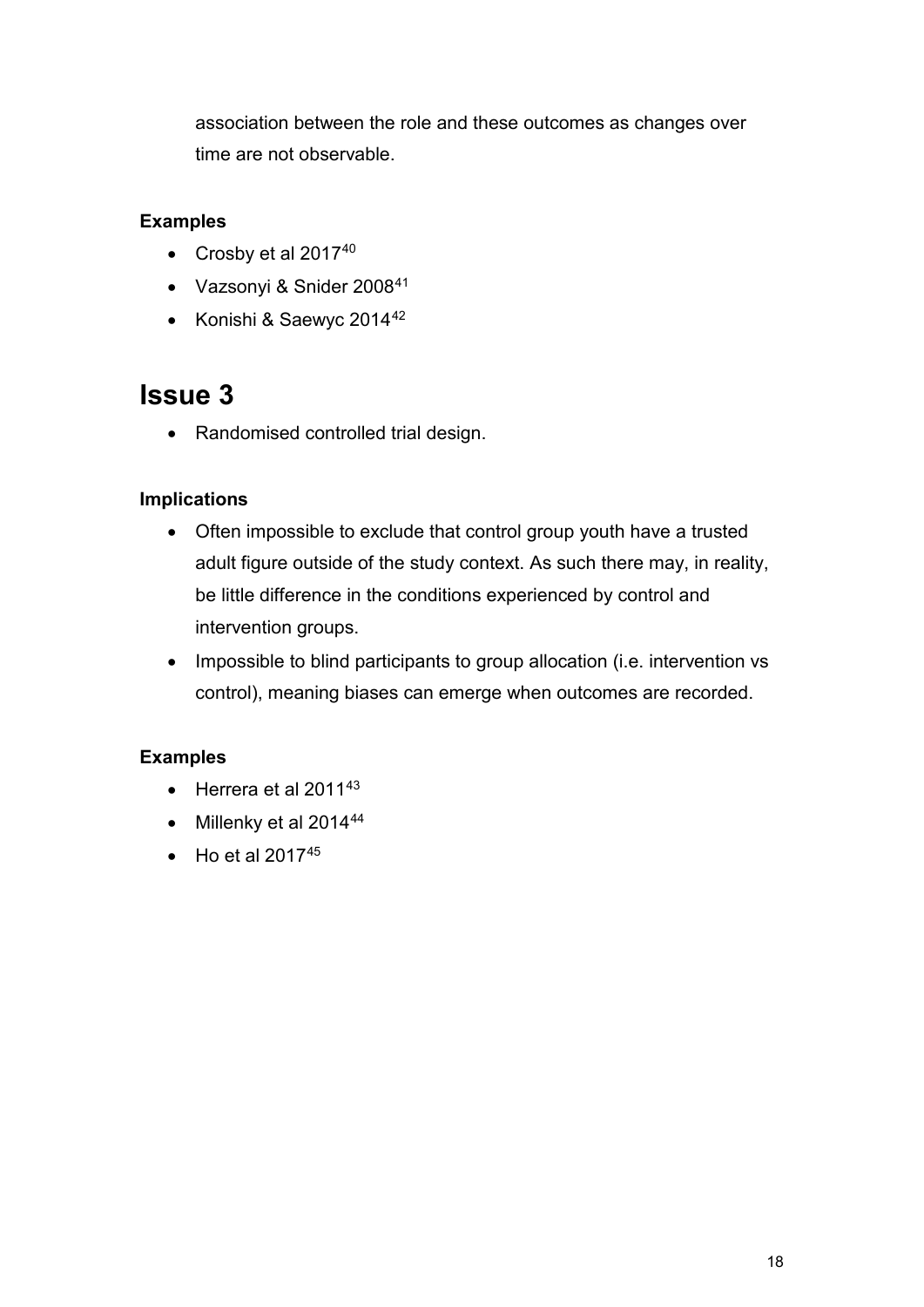### **Issue 4**

• Small sample sizes (30% of quantitative studies use a sample size of less than 300).

### **Implications**

• Limits ability to detect real effects, particularly when effects are small or analyses are conducted separately across social or demographic characteristics.

#### **Examples**

- Park et al  $2016^{46}$  $2016^{46}$  $2016^{46}$
- Larose et al  $2010^{47}$  $2010^{47}$  $2010^{47}$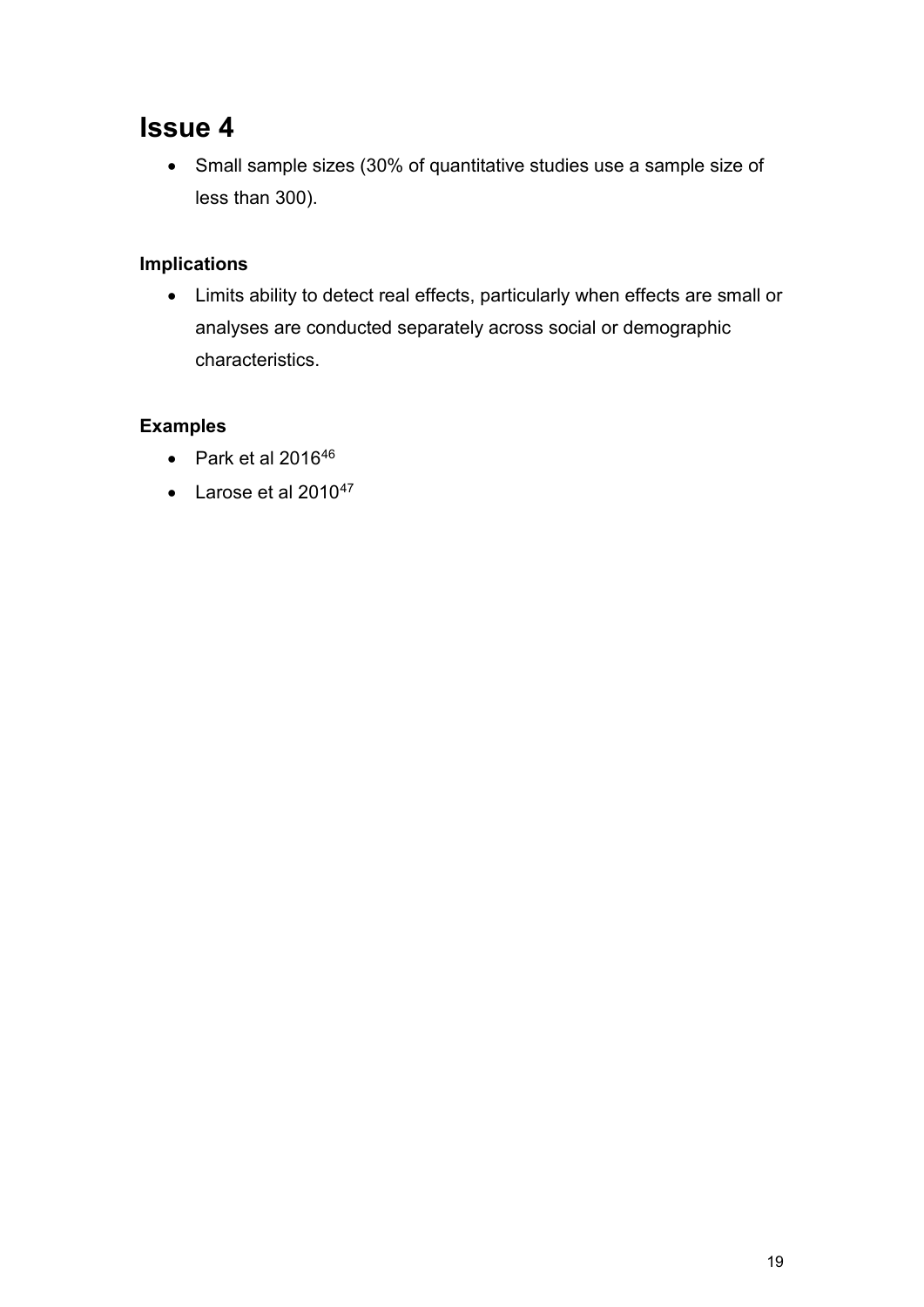## <span id="page-21-0"></span>**References**

-

<span id="page-21-1"></span><sup>1</sup> The Scottish Government. Delivering for today, investing for tomorrow: the Government's programme for Scotland 2018–2019. [www.gov.scot/publications/delivering-today-investing-tomorrow-governments](http://www.gov.scot/publications/delivering-today-investing-tomorrow-governments-programme-scotland-2018-19/pages/8/)[programme-scotland-2018-19/pages/8/](http://www.gov.scot/publications/delivering-today-investing-tomorrow-governments-programme-scotland-2018-19/pages/8/) (accessed 28 November 2018).

<span id="page-21-2"></span><sup>2</sup> The Scottish Government. Maternal and Child Health. [www.gov.scot/policies/maternal-and-child-health](http://www.gov.scot/policies/maternal-and-child-health) (accessed 28 November 2018).

<span id="page-21-3"></span><sup>3</sup> Global Accelerated Action for the Health of Adolescents (AA-HA!): guidance to support country implementation. Geneva: World Health Organization; 2017. [www.who.int/maternal\\_child\\_adolescent/topics/adolescence/framework](http://www.who.int/maternal_child_adolescent/topics/adolescence/framework-accelerated-action/en/)[accelerated-action/en/](http://www.who.int/maternal_child_adolescent/topics/adolescence/framework-accelerated-action/en/) (accessed 28 November 2018).

<span id="page-21-4"></span><sup>4</sup> UNICEF. The adolescent brain: A second window of opportunity. [www.unicef-](http://www.unicef-irc.org/publications/pdf/adolescent_brain_a_second_window_of_opportunity_a_compendium.pdf)

[irc.org/publications/pdf/adolescent\\_brain\\_a\\_second\\_window\\_of\\_opportunity\\_](http://www.unicef-irc.org/publications/pdf/adolescent_brain_a_second_window_of_opportunity_a_compendium.pdf) [a\\_compendium.pdf](http://www.unicef-irc.org/publications/pdf/adolescent_brain_a_second_window_of_opportunity_a_compendium.pdf) (accessed 28 November 2018).

<span id="page-21-5"></span><sup>5</sup> Currie C, Whitehead R, van der Sluijs W et al. Health Behaviour in Schoolaged Children: World Health Organization Collaborative Cross-National Study (HBSC): findings from the 2014 HBSC survey in Scotland. Child and Adolescent Health Research Unit (CAHRU), University of St Andrews. [www.cahru.org/content/03-publications/04-](http://www.cahru.org/content/03-publications/04-reports/hbsc_nr14_interactive_final.pdf)

[reports/hbsc\\_nr14\\_interactive\\_final.pdf](http://www.cahru.org/content/03-publications/04-reports/hbsc_nr14_interactive_final.pdf) (accessed 28 November 2018).

<span id="page-21-6"></span><sup>6</sup> Inchley J, Currie D, Young T et al. Growing up unequal: gender and socioeconomic differences in young people's health and well-being. www.euro.who.int/ data/assets/pdf\_file/0003/303438/HSBC-No.7-Growing[up-unequal-Full-Report.pdf?ua=1](http://www.euro.who.int/__data/assets/pdf_file/0003/303438/HSBC-No.7-Growing-up-unequal-Full-Report.pdf?ua=1) (accessed 28 November 2018).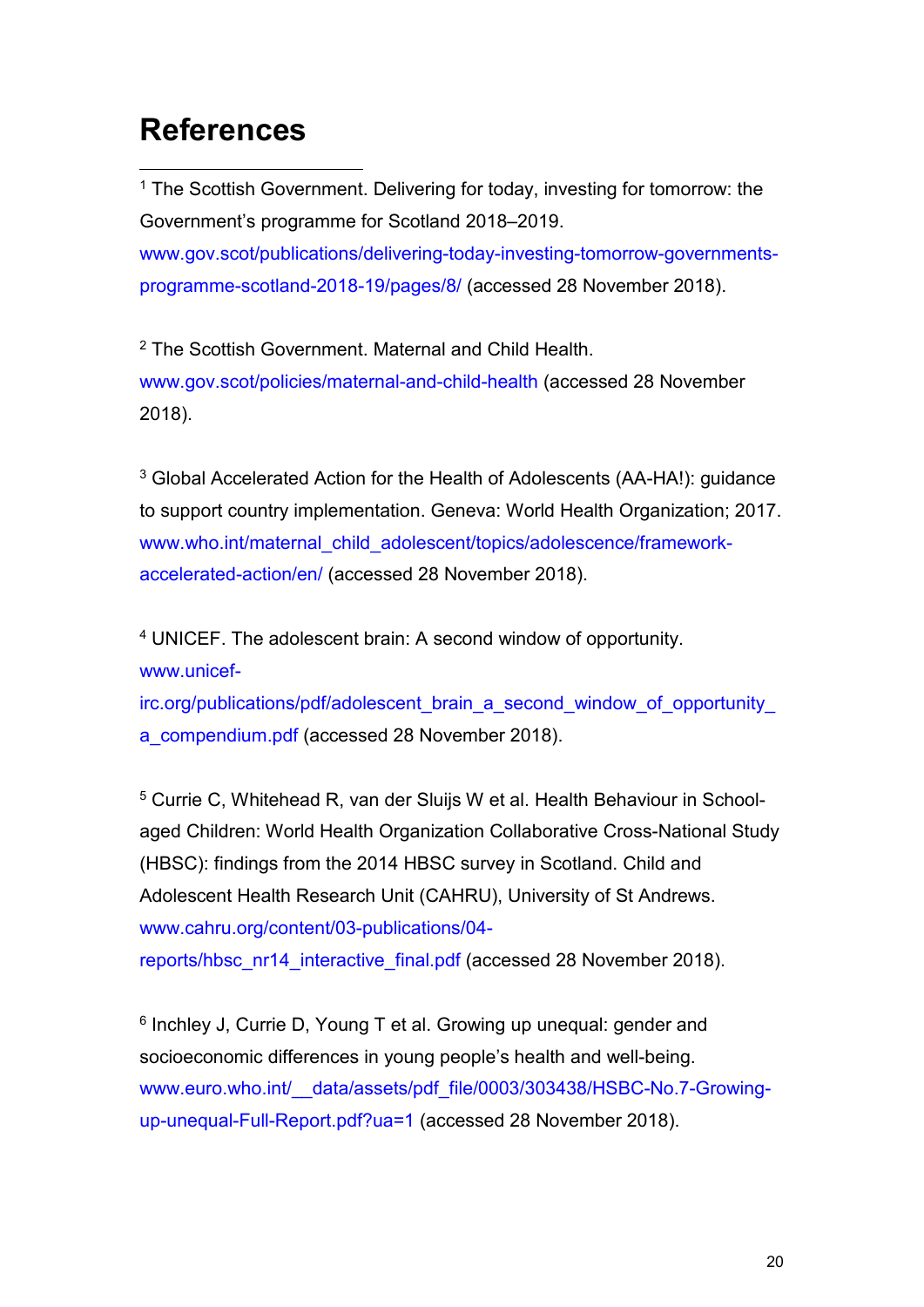<span id="page-22-0"></span>-<sup>7</sup> Whitehead R, Berg C, Cosma A et al. Trends in adolescent overweight perception and its association with psychosomatic health 2002–2014: Evidence from 33 countries. *Journal of Adolescent Health* 2017; 60(2): 204– 211.

<span id="page-22-1"></span><sup>8</sup> Audit Scotland. Children and young people's mental health. [www.audit](http://www.audit-scotland.gov.uk/uploads/docs/report/2018/nr_180913_mental_health.pdf)[scotland.gov.uk/uploads/docs/report/2018/nr\\_180913\\_mental\\_health.pdf](http://www.audit-scotland.gov.uk/uploads/docs/report/2018/nr_180913_mental_health.pdf) (accessed 28 November 2018).

<span id="page-22-2"></span><sup>9</sup> Eisenstadt N. The life chances of young people in Scotland: A report to the First Minister. [www.gov.scot/publications/independent-advisor-poverty](http://www.gov.scot/publications/independent-advisor-poverty-inequality-life-chances-young-people-scotland-report)[inequality-life-chances-young-people-scotland-report](http://www.gov.scot/publications/independent-advisor-poverty-inequality-life-chances-young-people-scotland-report) (accessed 28 November 2018).

<span id="page-22-3"></span><sup>10</sup> Couper S, Mackie P. Polishing the diamonds: Addressing Adverse Childhood Experiences in Scotland. [www.scotphn.net/wp](http://www.scotphn.net/wp-content/uploads/2016/05/2016_05_26-ACE-Report-Final2.pdf)[content/uploads/2016/05/2016\\_05\\_26-ACE-Report-Final2.pdf](http://www.scotphn.net/wp-content/uploads/2016/05/2016_05_26-ACE-Report-Final2.pdf) (accessed 28 November 2018).

<span id="page-22-4"></span><sup>11</sup> Marryat L, Frank J. The prevalence of Adverse Childhood Experiences in the general population of Scottish children in the first 8 years of life. [www.scphrp.ac.uk/the-prevalence-of-adverse-childhood-experiences-in-the](http://www.scphrp.ac.uk/the-prevalence-of-adverse-childhood-experiences-in-the-general-population-of-scottish-children-in-the-first-8-years-of-life/)[general-population-of-scottish-children-in-the-first-8-years-of-life/](http://www.scphrp.ac.uk/the-prevalence-of-adverse-childhood-experiences-in-the-general-population-of-scottish-children-in-the-first-8-years-of-life/) (accessed 28 November 2018).

<span id="page-22-5"></span><sup>12</sup> Sheehan P, Sweeny K, Rasmussen B et al. Building the foundations for sustainable development: a case for global investment in the capabilities of adolescents. *Lancet* 2017; 309 1792–806.

<span id="page-22-6"></span><sup>13</sup> The Scottish Government. Getting it Right for Every Child. [www2.gov.scot/Topics/People/Young-People/gettingitright/wellbeing/nurtured](https://www2.gov.scot/Topics/People/Young-People/gettingitright/wellbeing/nurtured) (accessed 28 November 2018).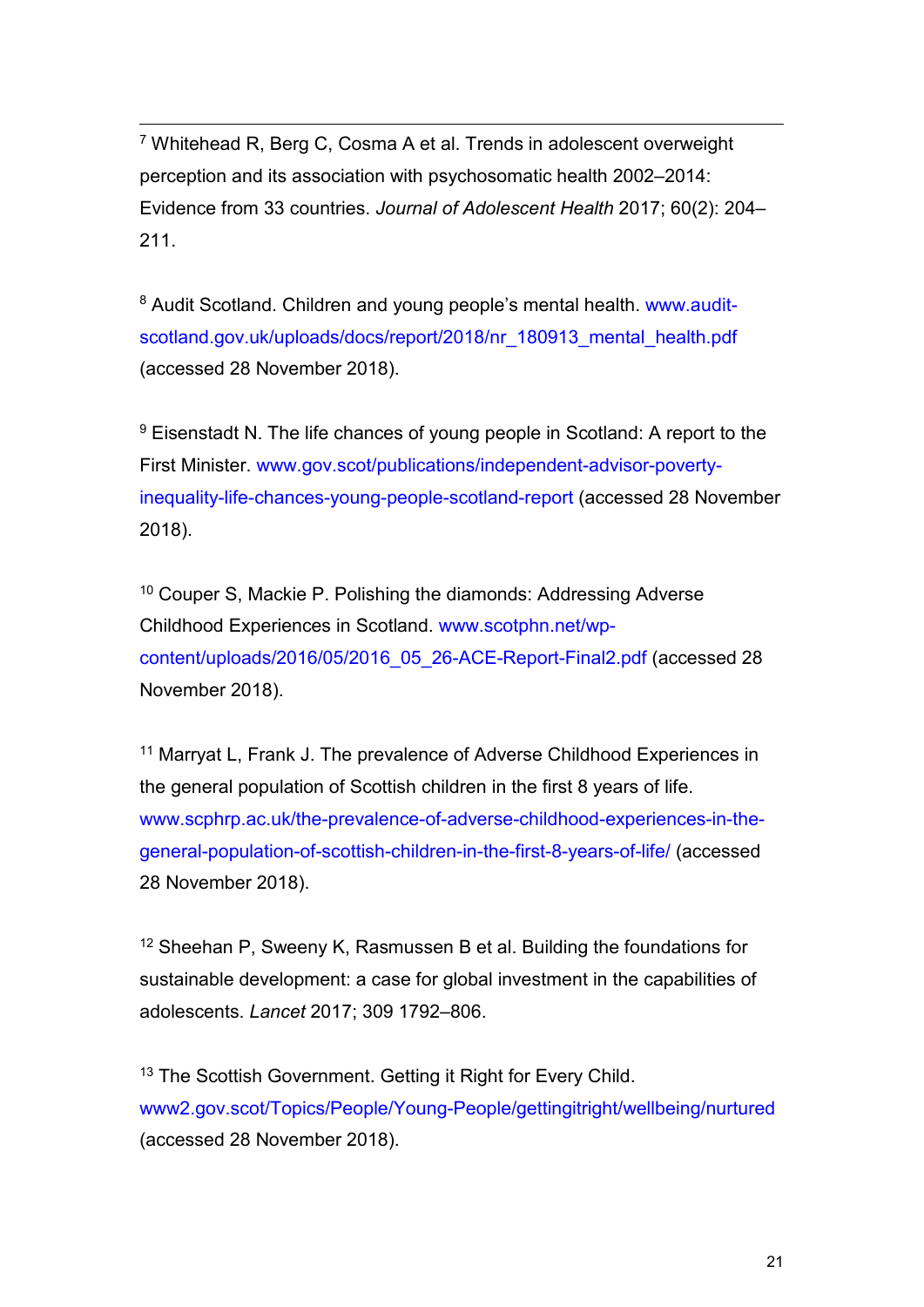<span id="page-23-0"></span>-<sup>14</sup> Glasgow City Health and Social Care Partnership. One good adult. <https://glasgowcity.hscp.scot/news/film-clip-shows-benefit-one-good-adult> (accessed 28 November 2018).

<span id="page-23-1"></span><sup>15</sup> UK Government. Trusted Relationships Fund.

[https://assets.publishing.service.gov.uk/government/uploads/system/uploads/](https://assets.publishing.service.gov.uk/government/uploads/system/uploads/attachment_data/file/684312/Trusted_Relationships_Fund_Prospectus.pdf) [attachment\\_data/file/684312/Trusted\\_Relationships\\_Fund\\_Prospectus.pdf](https://assets.publishing.service.gov.uk/government/uploads/system/uploads/attachment_data/file/684312/Trusted_Relationships_Fund_Prospectus.pdf) (accessed 28 November 2018).

<span id="page-23-2"></span><sup>16</sup> Mackenzie S. How to reduce youth crime and anti-social behaviour by going round in circles: A submission to IPPR's Britain's got brains competition. [www.ippr.org/files/images/media/files/publication/2011/05/reducing\\_youth\\_cri](http://www.ippr.org/files/images/media/files/publication/2011/05/reducing_youth_crime_1660.pdf) [me\\_1660.pdf](http://www.ippr.org/files/images/media/files/publication/2011/05/reducing_youth_crime_1660.pdf) (accessed 28 November 2018).

<span id="page-23-3"></span><sup>17</sup> Barnardos. Someone to care: Experiences of leaving care. [www.barnardos.org.uk/someone\\_to\\_care\\_final\\_feb2014.pdf](http://www.barnardos.org.uk/someone_to_care_final_feb2014.pdf) (accessed 28 November 2018).

<span id="page-23-4"></span><sup>18</sup> Public Health Wales. Sources of resilience and their moderating relationships with harms from adverse childhood experiences. [www.wales.nhs.uk/sitesplus/documents/888/ACE%20&%20Resilience%20Re](http://www.wales.nhs.uk/sitesplus/documents/888/ACE%20&%20Resilience%20Report%20(Eng_final2).pdf) [port%20\(Eng\\_final2\).pdf](http://www.wales.nhs.uk/sitesplus/documents/888/ACE%20&%20Resilience%20Report%20(Eng_final2).pdf) (accessed 28 November 2018).

<span id="page-23-5"></span><sup>19</sup> The Scottish Government. Protecting children and young people: What you can do to help if you are worried about a child or young person. [www2.gov.scot/Publications/2005/01/20382/48304](https://www2.gov.scot/Publications/2005/01/20382/48304) (accessed 28 November 2018).

<span id="page-23-6"></span><sup>20</sup> PROSPERO International Prospective Register of Systematic Reviews. The relationship between a trusted adult and adolescent outcomes: A review protocol. [www.crd.york.ac.uk/prospero/display\\_record.php?RecordID=76739](http://www.crd.york.ac.uk/prospero/display_record.php?RecordID=76739) (accessed 28 November 2018).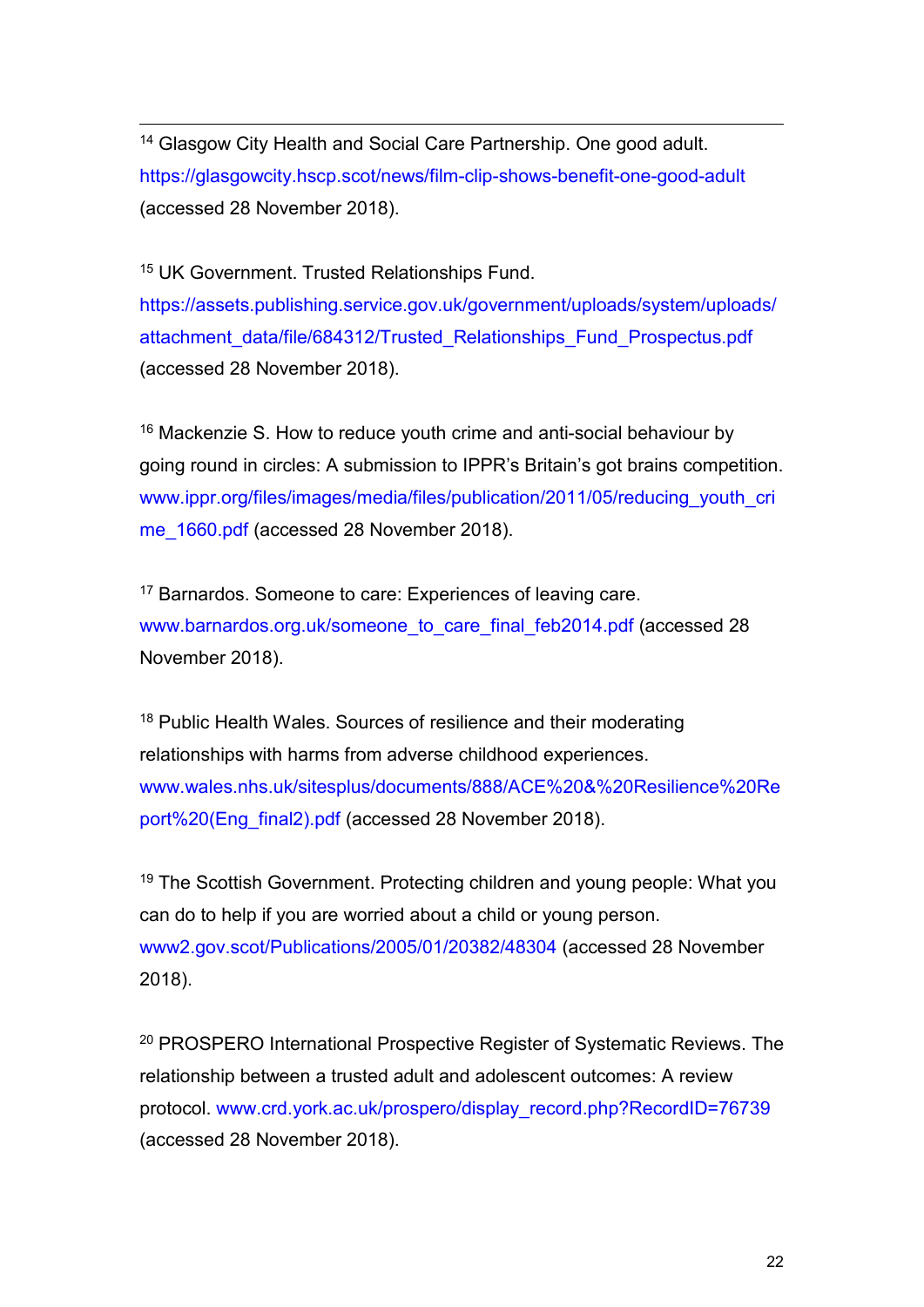<span id="page-24-0"></span>-<sup>21</sup> Pringle J, Whitehead R, Milne D et al. The relationship between a trusted adult and adolescent outcomes: a protocol of a scoping review. *BMC Systematic Reviews* 2018; 7:207.

<span id="page-24-1"></span><sup>22</sup> Hurd N, Sellers R. Black adolescents' relationships with natural mentors: associations with academic engagement via social and emotional development. *Cultural Diversity & Ethnic Minority Psychology* 2013; 19(1):76– 85.

<span id="page-24-2"></span><sup>23</sup> Bartle-Haring S, Slesnick N, Collins J et al. The utility of mentoring homeless adolescents: a pilot study. *The American Journal of Drug and Alcohol Abuse* 2012; 38(4):350–358.

<span id="page-24-3"></span><sup>24</sup> Kogan S, Brody G. Linking parenting and informal mentor processes to depressive symptoms among rural African American young adult men. *Cultural Diversity & Ethnic Minority Psychology* 2010; 16(3):299–306.

<span id="page-24-4"></span><sup>25</sup> Buchanan R, Bowen G. In the context of adult support: The influence of peer support on the psychological well-being of middle-school students. *Child & Adolescent Social Work Journal* 2008; 25(5):397–407.

<span id="page-24-5"></span><sup>26</sup> Davidson S, Adams J. Adversity and internalizing problems among rural Chinese adolescents: The roles of parents and teachers. *International Journal of Behavioral Development* 2013; 37(6):530–541.

<span id="page-24-6"></span><sup>27</sup> Deutsch N, Reitz-Krueger C, Henneberger A et al. 'It gave me ways to solve problems and ways to talk to people': Outcomes from a combined group and one-on-one mentoring program for early adolescent girls. *Journal of Adolescent Research* 2017; 32(3):291–322.

<span id="page-24-7"></span><sup>28</sup> Duke T, Farruggia S, Germo G. 'I don't know where I would be right now if it wasn't for them': Emancipated foster care youth and their important nonparental adults. *Children and Youth Services Review* 2017; 76:65–73.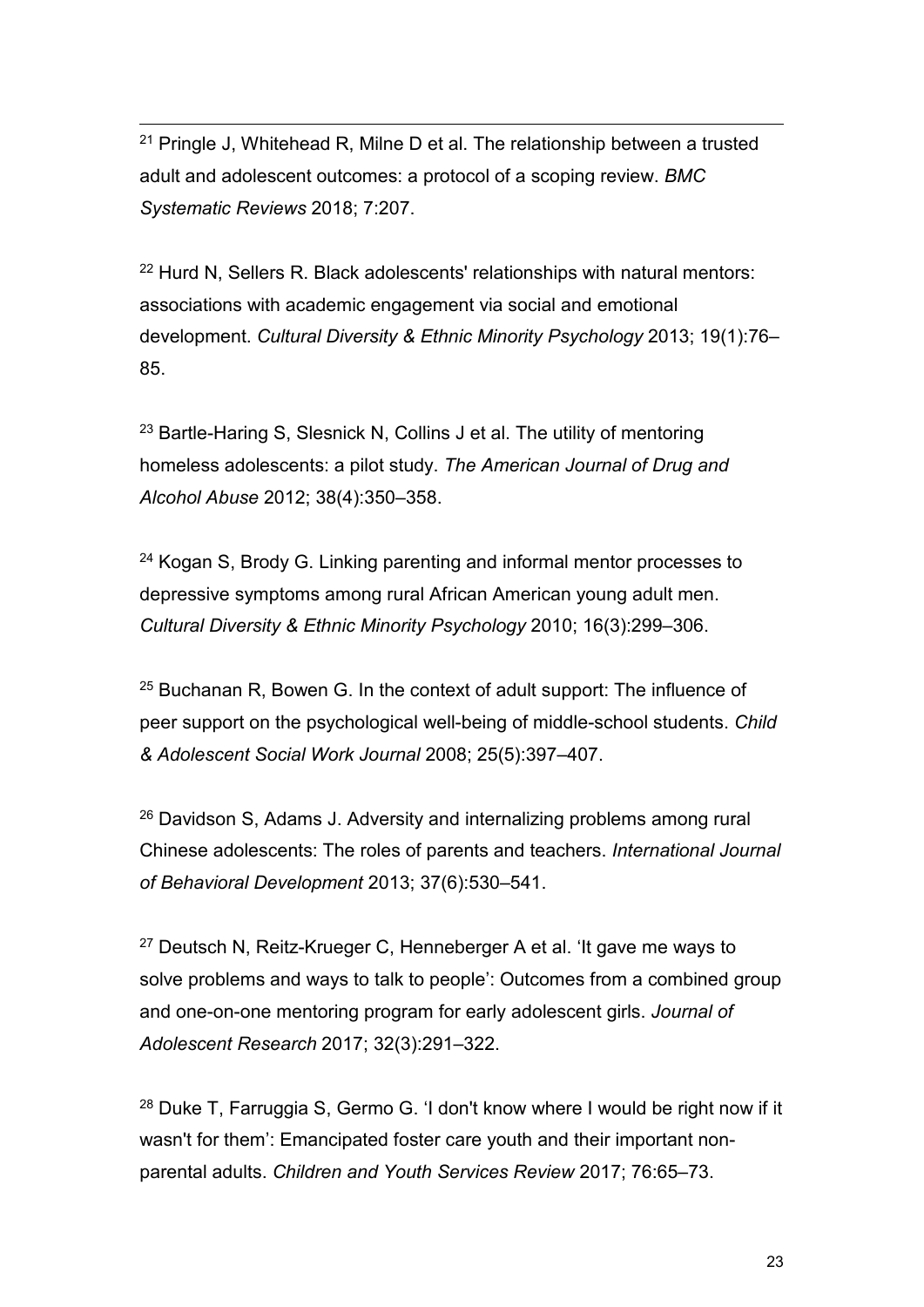<span id="page-25-0"></span> $29$  Johnson D, Gastic B. Natural mentoring in the lives of sexual minority youth. *Journal of Community Psychology* 2015; 43(4):395–407.

-

<span id="page-25-1"></span><sup>30</sup> Slater H, Mitschke D, Douthit P. Understanding qualities of positive relationship dynamics between adolescent parents and their school-based counselors. *Journal of Family Social Work* 2011; 14(4):354–368.

<span id="page-25-2"></span><sup>31</sup> Jackson C, Cameron C. Leaving care: Looking ahead and aiming higher. *Children and Youth Services Review* 2012; 34(6):1107–1114.

<span id="page-25-3"></span><sup>32</sup> Miranda-Chan T, Fruiht V, Dubon V, Wray-Lake L. The functions and longitudinal outcomes of adolescents' naturally occurring mentorships. *American Journal of Community Psychology* 2016; 57(1–2):47–59.

<span id="page-25-4"></span><sup>33</sup> Pawson R, Tilley N. *Realistic evaluation*. London: Sage; 1997.

<span id="page-25-5"></span><sup>34</sup> McGregor C. Universal youth work: A critical review of the literature. Edinburgh Youth Work Consortium and the University of Edinburgh. [www.youthlinkscotland.org/media/1112/youth-work-literature-review-final](http://www.youthlinkscotland.org/media/1112/youth-work-literature-review-final-may-2015.pdf)[may-2015.pdf](http://www.youthlinkscotland.org/media/1112/youth-work-literature-review-final-may-2015.pdf) (accessed 28 November 2018).

<span id="page-25-6"></span><sup>35</sup> Fyfe I, Biggs H, Hunter S et al. The impact of community-based universal youth work in Scotland. [www.youthlinkscotland.org/media/3183/impact-of](http://www.youthlinkscotland.org/media/3183/impact-of-community-based-universal-youth-work-in-scotland-november-2018.pdf)[community-based-universal-youth-work-in-scotland-november-2018.pdf](http://www.youthlinkscotland.org/media/3183/impact-of-community-based-universal-youth-work-in-scotland-november-2018.pdf) (accessed 28 November 2018).

<span id="page-25-7"></span><sup>36</sup> Bird J, Kuhns L, Garofalo R. The impact of role models on health outcomes for lesbian, gay, bisexual, and transgender youth. *Journal of Adolescent Health* 2012; 50(4):353–357.

<span id="page-25-8"></span><sup>37</sup> Drevon D, Almazan E, Jacob S et al. Impact of mentors during adolescence on outcomes among gay young adults. *Journal of Homosexuality* 2016; 63(6):821–837.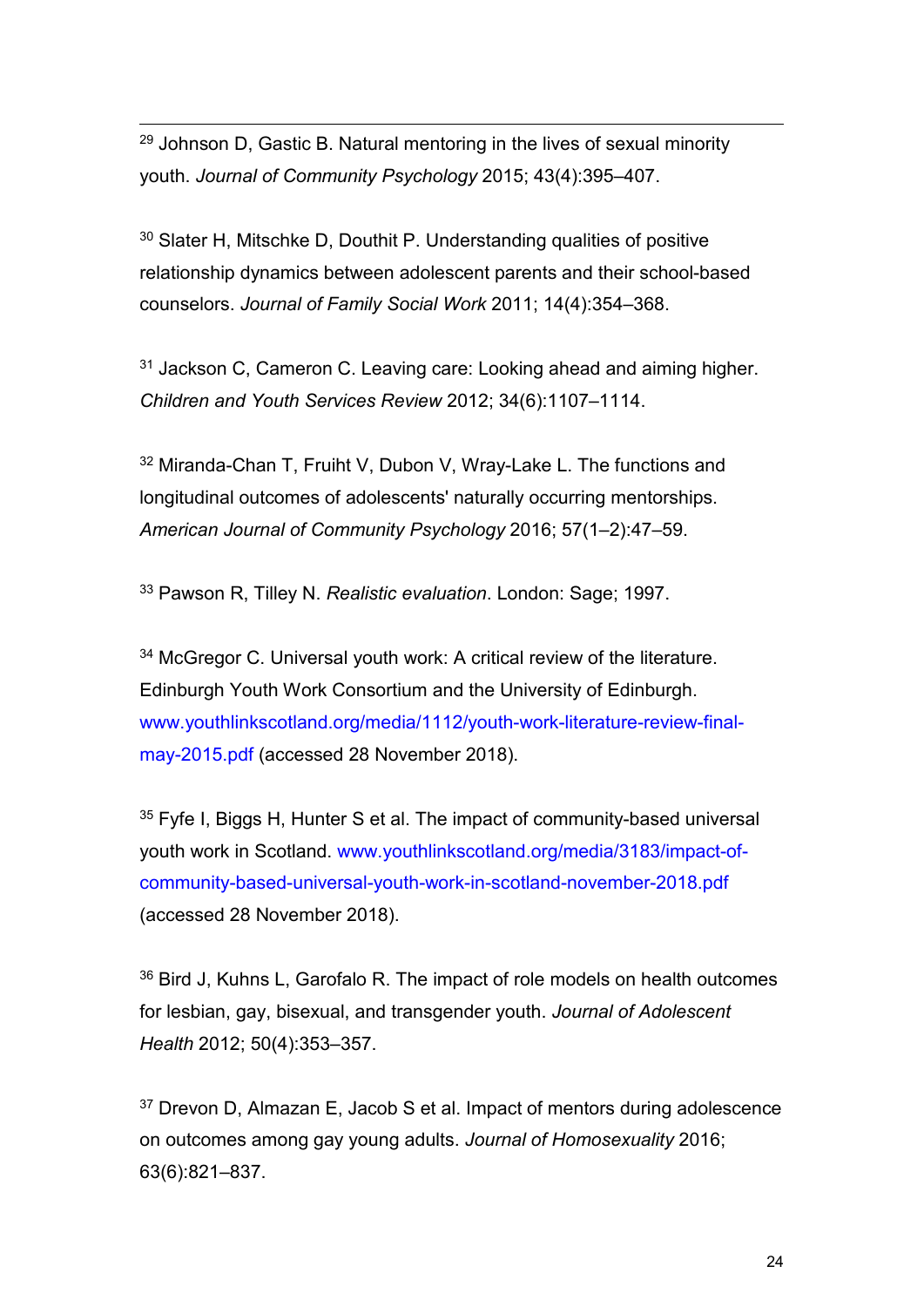<span id="page-26-0"></span>-<sup>38</sup> Yadav V, O'Reilly M and Karim K. Secondary school transition: does mentoring help 'at-risk' children? *Community Practitioner* 2010; 83(4):24–8.

<span id="page-26-1"></span><sup>39</sup> Higginbotham B, MacArthur S and Dart P. 4-H Mentoring: Youth and families with promise – adult engagement and the development of strengths in youth. *Journal of Prevention & Intervention in the Community* 2010; 38(3):229–243.

<span id="page-26-2"></span><sup>40</sup> Crosby S, Somers C, Day A et al. Examining school attachment, social support, and trauma symptomatology among court-involved, female students. *Journal of Child and Family Studies* 2017; 26(9):2539–2546.

<span id="page-26-3"></span><sup>41</sup> Vazsonyi A and Snider J. Mentoring, competencies, and adjustment in adolescents: American part-time employment and European apprenticeships. *International Journal of Behavioral Development* 2008; 32(1):46–55.

<span id="page-26-4"></span><sup>42</sup> Konishi C and Saewyc E. Still a target: Sexual diversity and power of caring. *School Psychology International* 2014; 35(5):504–515.

<span id="page-26-5"></span><sup>43</sup> Herrera C, Grossman J, Jauh T et al. Mentoring in schools: an impact study of big brothers big sisters school-based mentoring. *Child development* 2011; 82(1):346–361.

<span id="page-26-6"></span><sup>44</sup> Millenky M, Schwartz S and Rhodes J. Supporting the transition to adulthood among high school dropouts: An impact study of the National Guard Youth Challenge Program. *Prevention Science* 2014; 15(4):448–459.

<span id="page-26-7"></span><sup>45</sup> Ho F, Louie L, Wong W et al. A Sports-Based Youth Development Program, Teen Mental Health, and Physical Fitness: An RCT. *Pediatrics* 2017; 140(4):e20171543.

<span id="page-26-8"></span><sup>46</sup> Park H, Yoon J and Crosby S. A pilot study of big brothers big sisters programs and youth development: An application of critical race theory. *Children and Youth Services Review* 2016; 61:83–89.